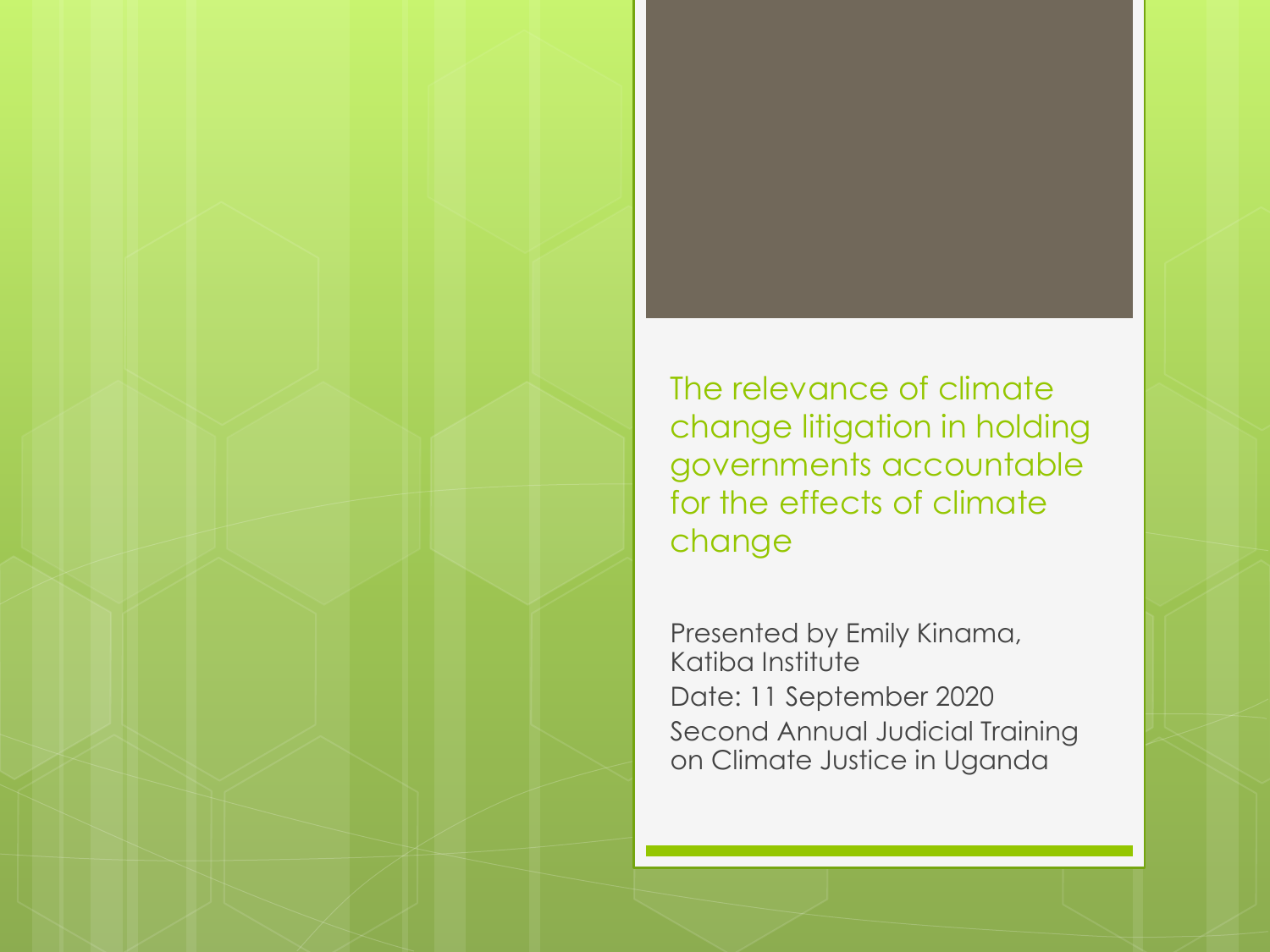# Introduction

o Outline of presentation

- i. Kenyan Laws (Constitution, legislation and international law)
- ii. Climate Change Policies, Plans and **Strategies**
- iii. Case law
- iv. Challenges and opportunities
- v. Conclusion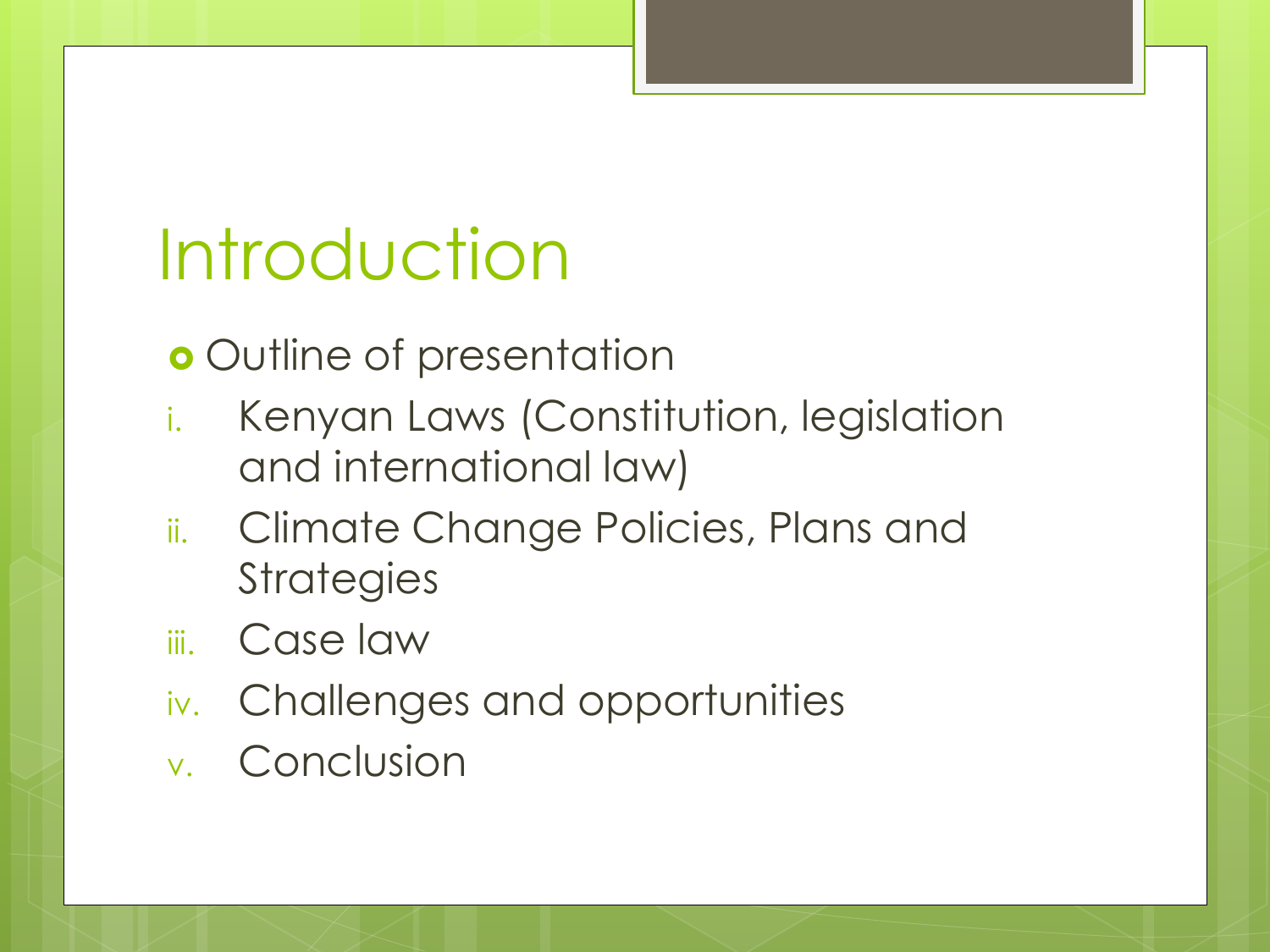# 1. Kenyan laws

#### Constitution of Kenya, 2010

- -Preamble- respect environment-our heritage and sustain for the benefit of future generations
- Article 3(1) every person has a duty to respect, uphold and defend the Constitution
- Art 10- national values and principles of good governance 10(2)(d)- sustainable development
- Art 21- State's duty to observe, respect, protect, promote and fulfill the rights in the BOR.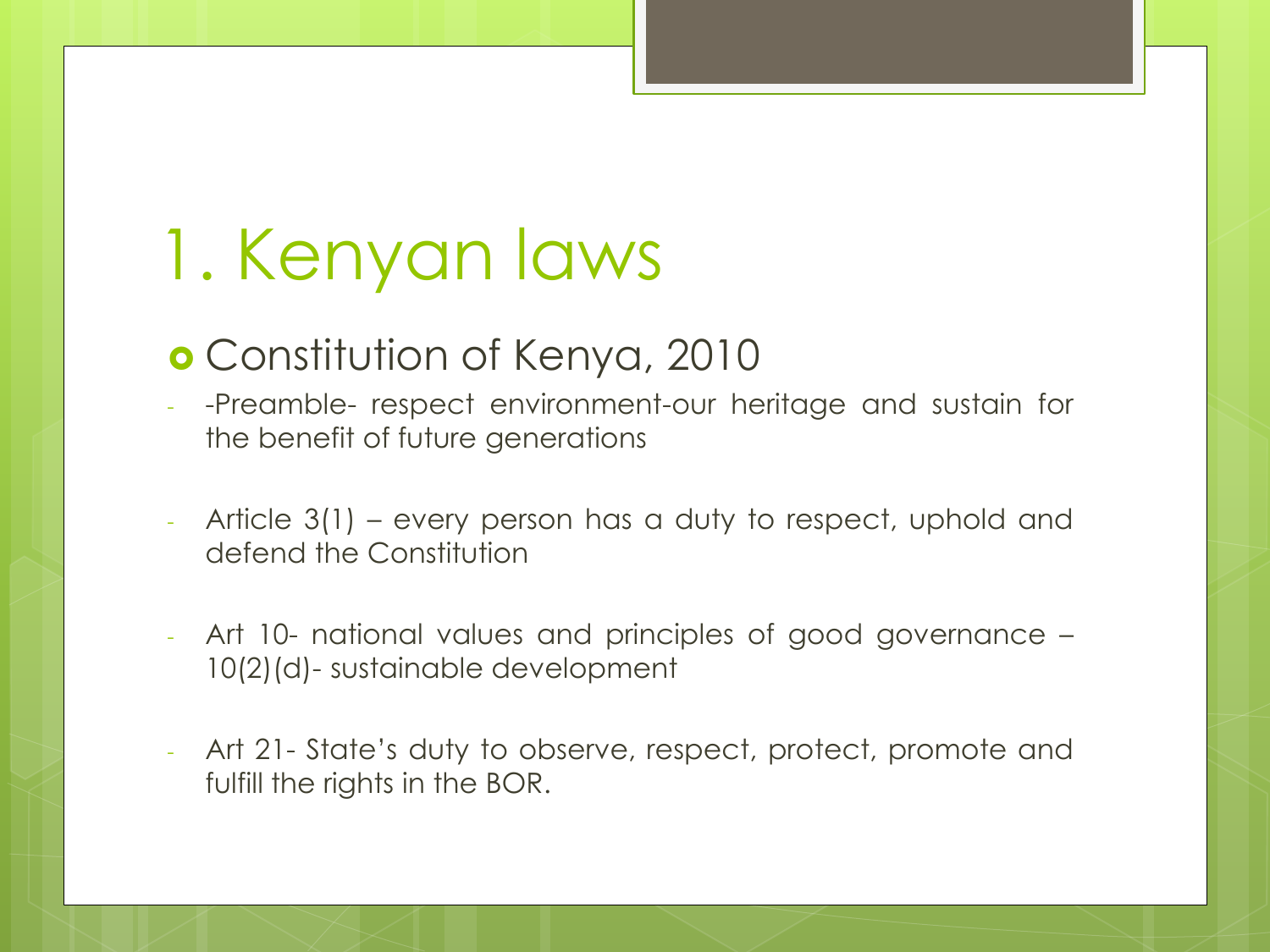- Art 2 (6) treaties Kenya has ratified form part of Kenyan law
- Art 22- Enforcement of BOR in court where right is denied, violated, infringed or threatened with violation
- Locus standi (Art 22 (2)-BOR and 258- Const)
- i. A person acting on behalf of someone who cannot act in their own name;
- ii. As a member of/ in the interest of a group/class of persons
- iii. In public interest
- iv. An association in the interest of one or more of its members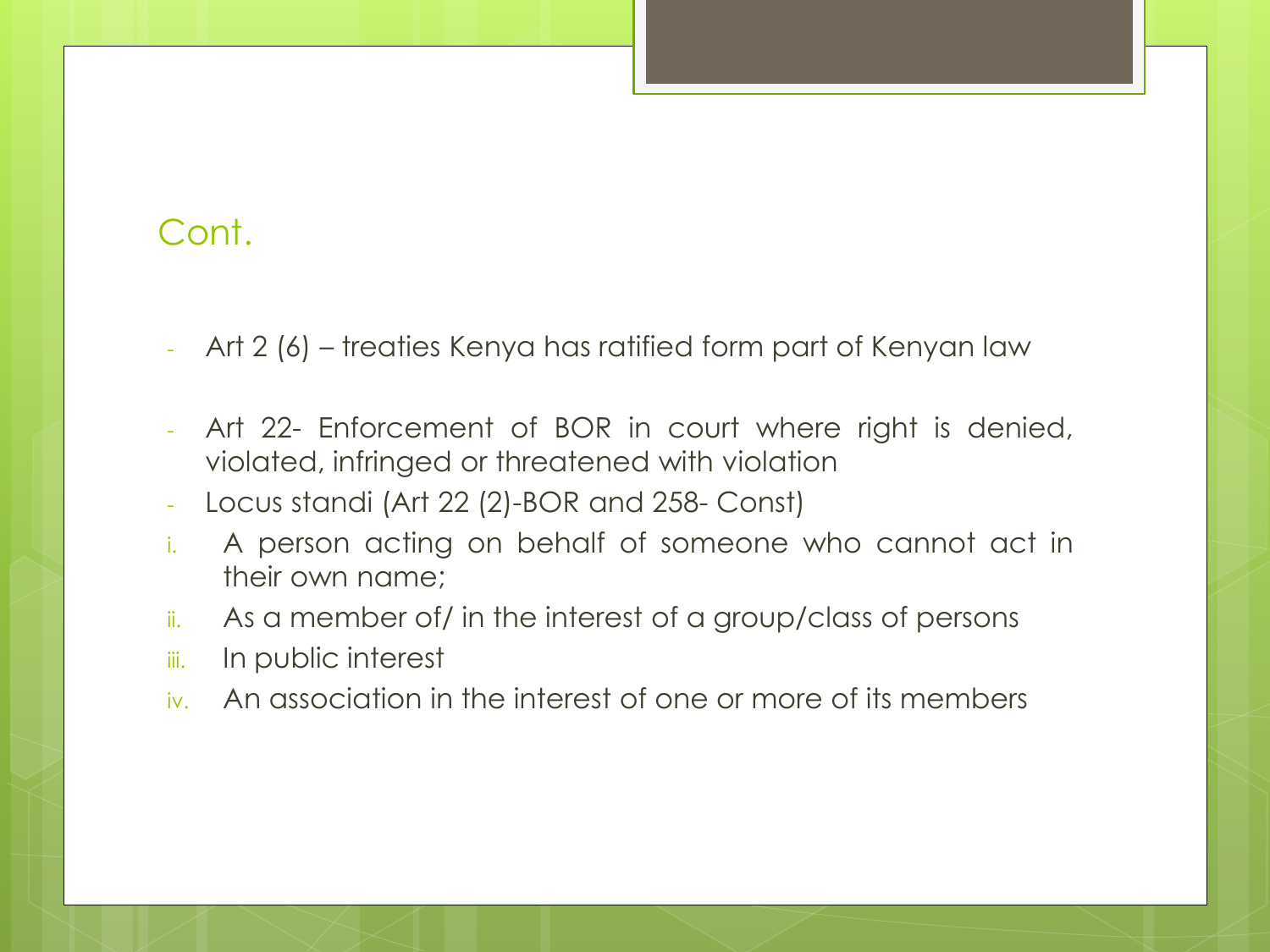- -Article 23- remedies one can seek in court for violation of rights
- **o** Art 24- limitation of rights
- o Art 42- right to a clean and healthy environment which includes the right:
- a. To have the environment protected for the benefit of present and future generations through legislative and other measures, esp those in Art 69
- b. To have obligations on environment fulfilled under Art 70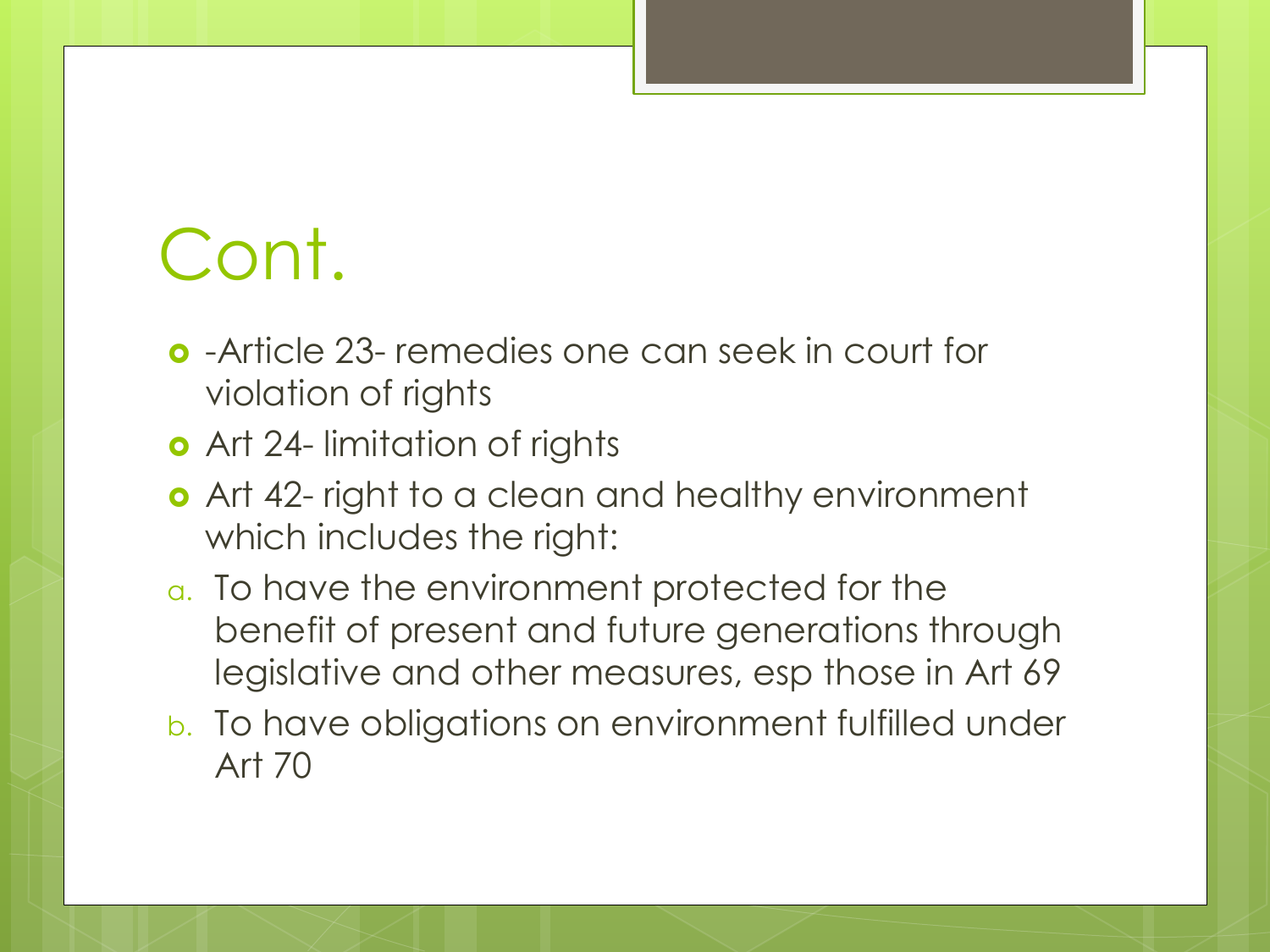Art 69- State obligations in respect of environment Art 70-enforcement of environmental rights under Art 42-

- (1) is being or likely to be violated or **threatened**apply to court for redress in addition to other legal remedies available
- (2) Remedies (i) prevent, stop or discontinue act; (ii) compel public officer to take measures to prevent or discontinue act (iii) provide compensation for the victim
- **(3) Applicant does not have to demonstrate a person incurred loss or suffered an injury**.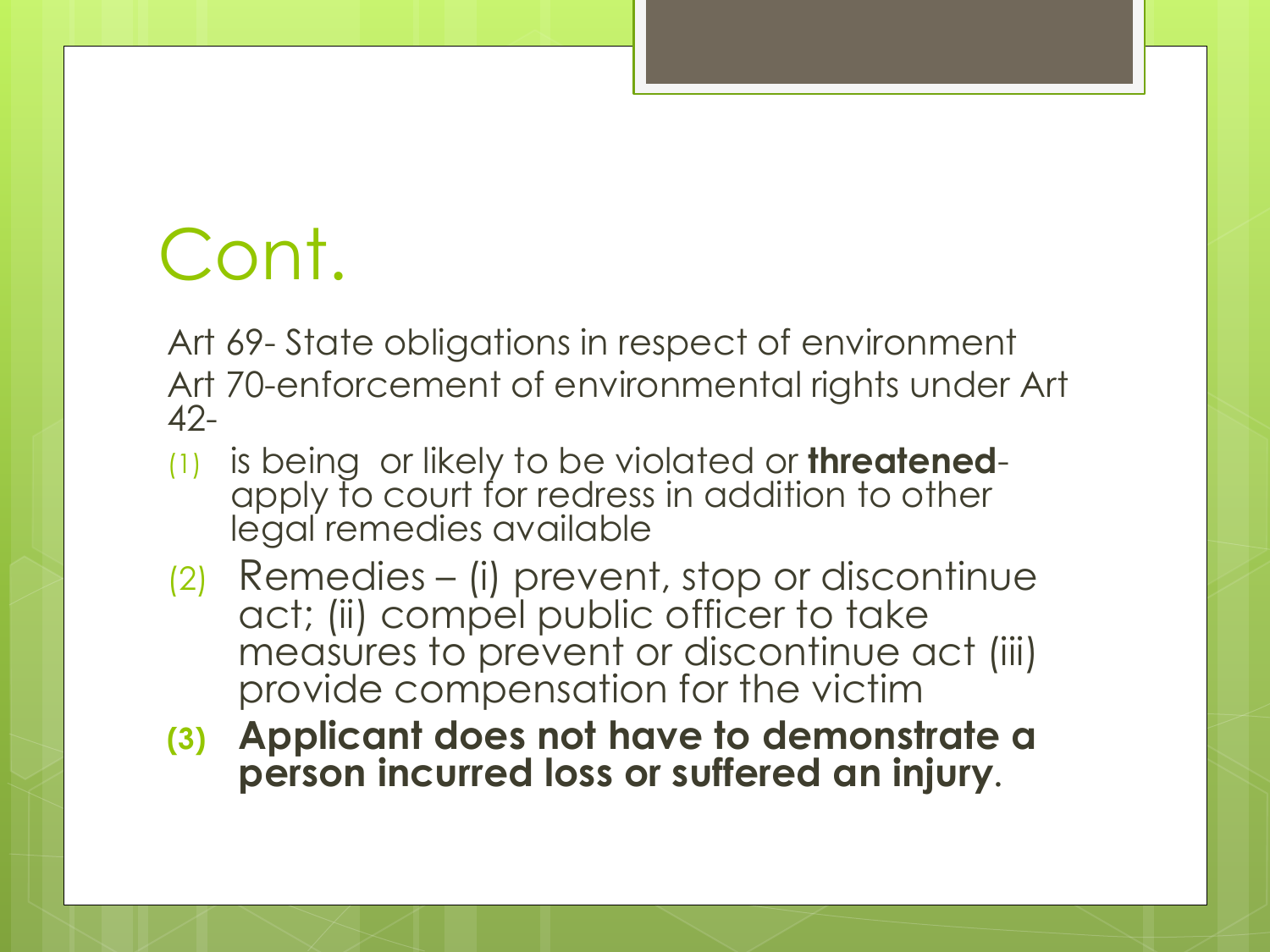#### *Climate Change Act No. 11 of 2016*

- To provide a regulatory framework for enhanced response to climate change
- Provide mechanisms and measures to achieve low carbon climate development and enhanced connected purposes
- Commencement 27 May 2016
- **S2 Climate change duties** statutory obligations binding both private and public entities to implement climate change actions consistent with the national goal of low carbon climate resilient development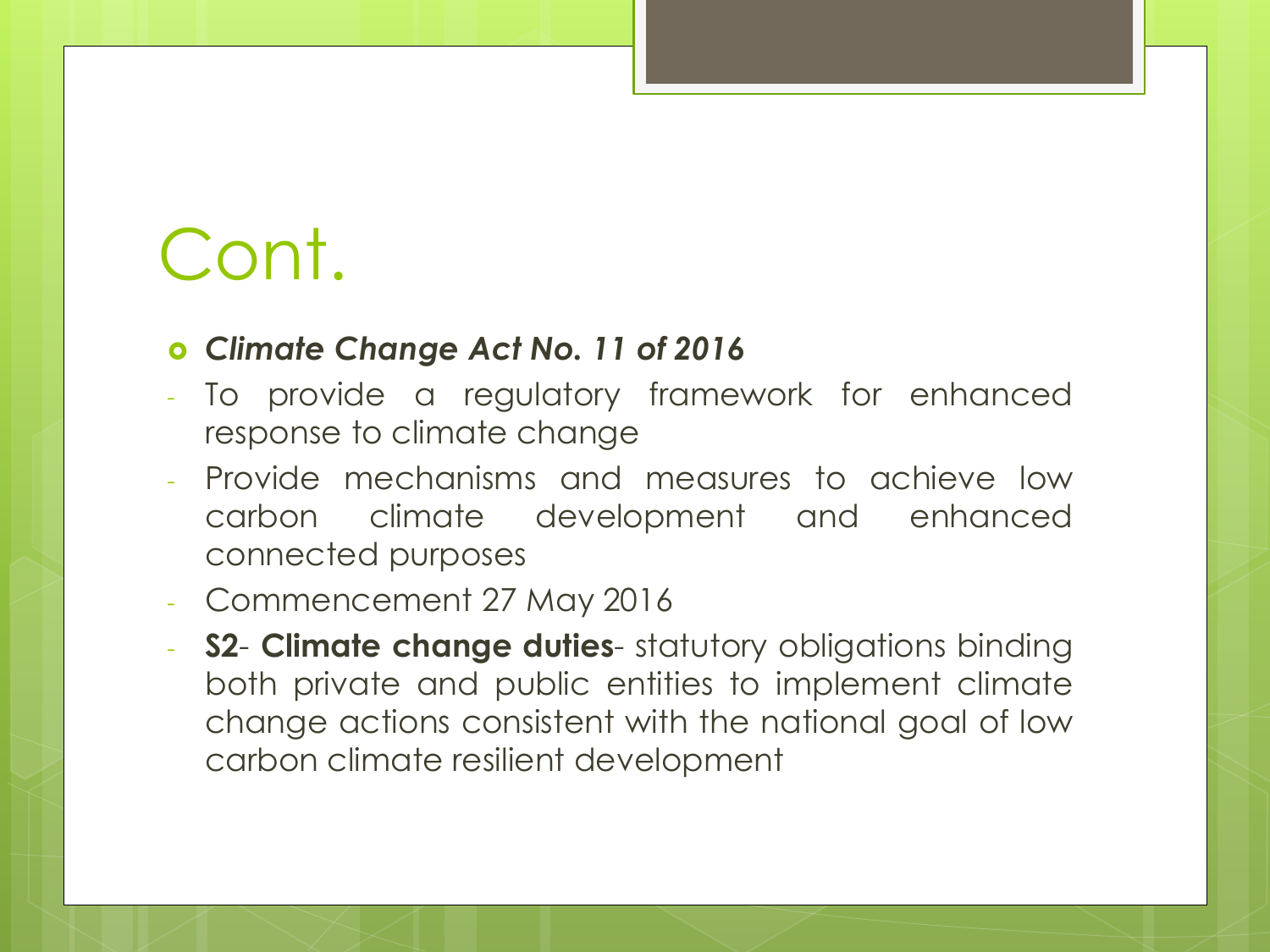- **o** S 4 read with Art 10, 232(f) Const-guiding principles when enacting, applying or interpreting the Act and making public policy decisions
- **o** S 13- National Climate Change Action Planconsider public participation
- **S 17**-Monitoring compliance-NEMA-on behalf of the council
- **S21**-integration of climate change in national **education curricula** at all levels
- **S 23** read with s 13 ELC Act- **jurisdiction** to enforce rights related to climate change and remedies.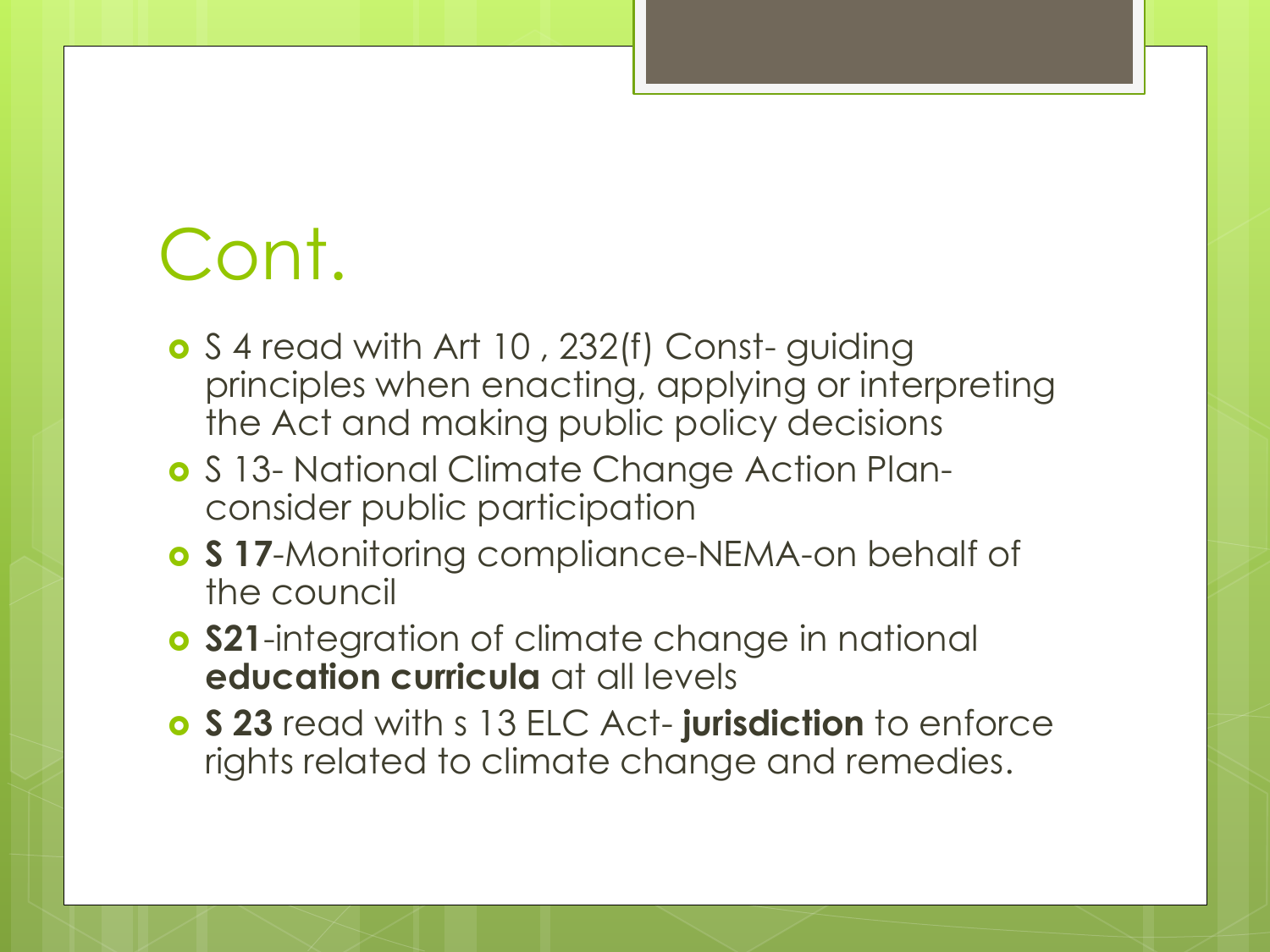#### *Environmental Management and Coordination Act (EMCA)*

- EIA regulations
- SEA- Section 57 A (2015 amendment) and Regulation 42 of EIA regulations 2003
- Section 129- National Environment Tribunal
- Section 129 (4)- automatic stay- precautionary principle
- Environmental justice see : *Mohamed Ali Baadi v. AG and 11 Others [2018]eKLR*

#### *International law*

-United Nations Framework Convention on Climate Change -Paris Agreement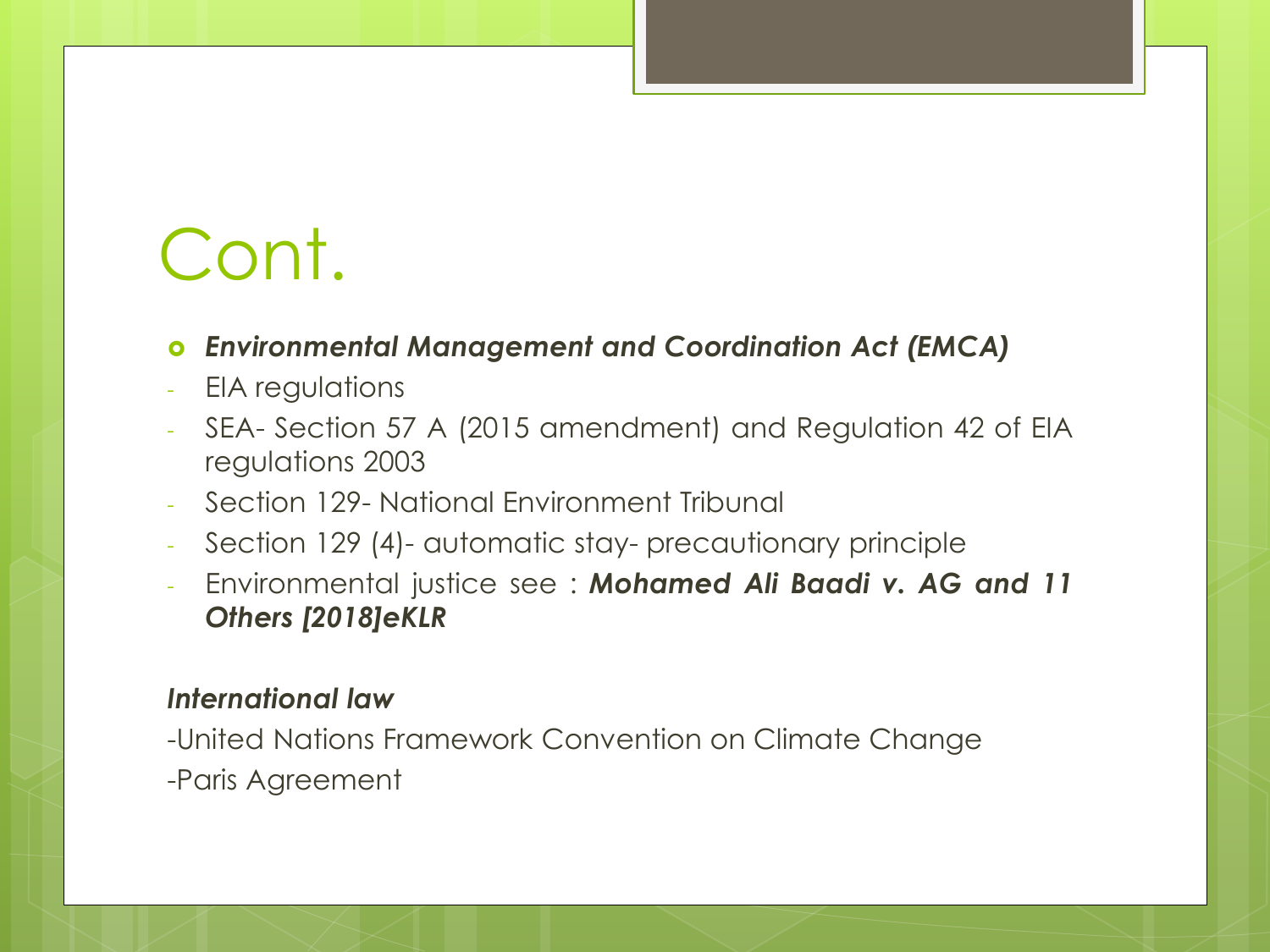#### 2. Climate change policies, plans, programmes

- Section 57A EMCA as well as Regulation 42 of EIA regulations, 2003 and Section 4 (Guiding values and principles) and section 13- National Climate Change Action Plan Climate Change Act
- i. National Climate Change Action Plan (NCCAP 2013-2017)
- ii. Kenya Green Economy Strategy and Implementation Plan 2016-2030
- iii. Kenya's Nationally Defined Contribution submitted to **UNFCCC**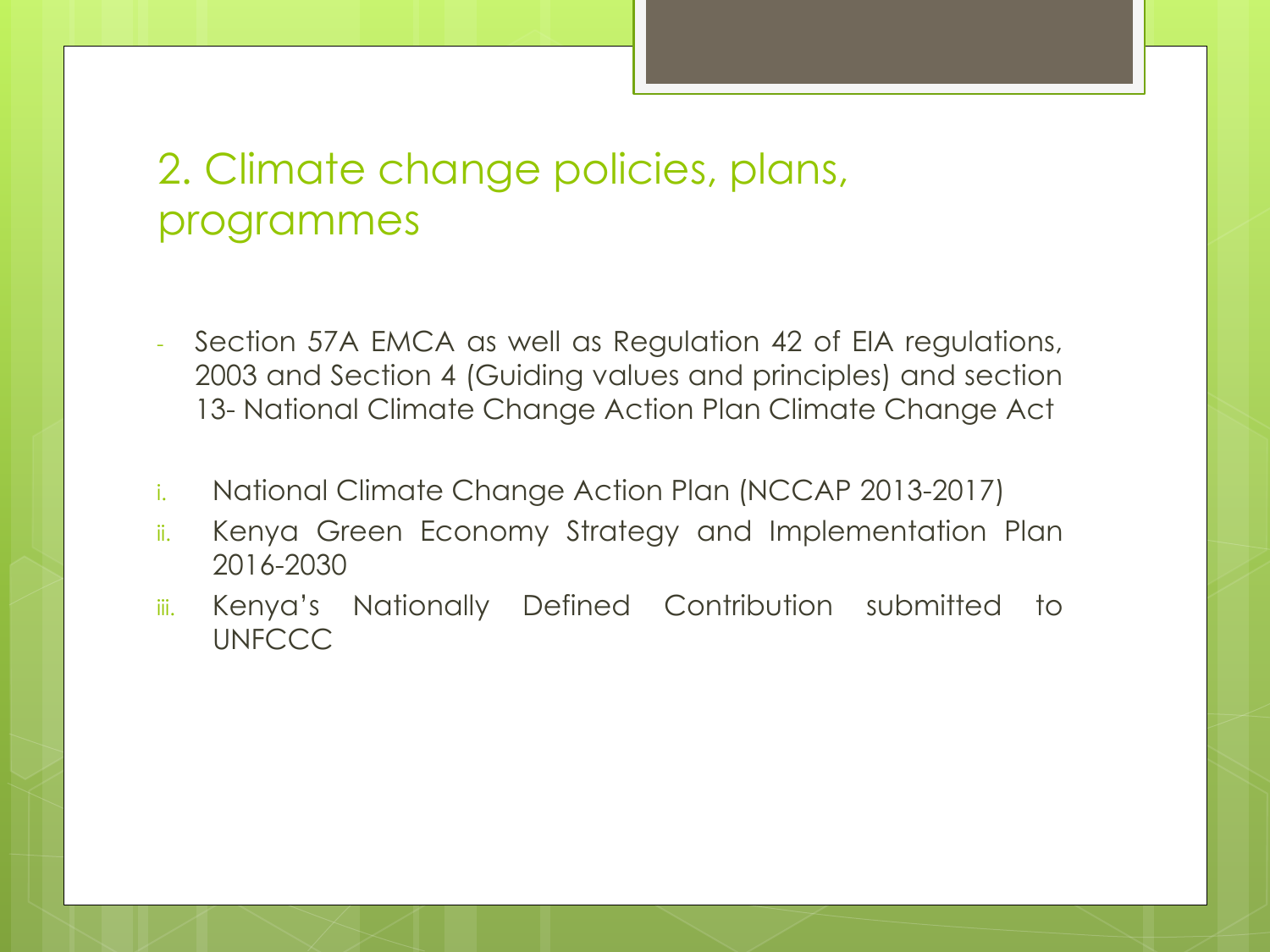#### Case law

- Judicial Review challenging appointments to the National Climate Council- fore representatives from the civil society and marginalized communities
- **o** Procedural justice a pathway to substantial justice?
- *Republic v National Assembly & 5 others Ex-parte Greenbelt Movement & 2 others [2018] eKLR*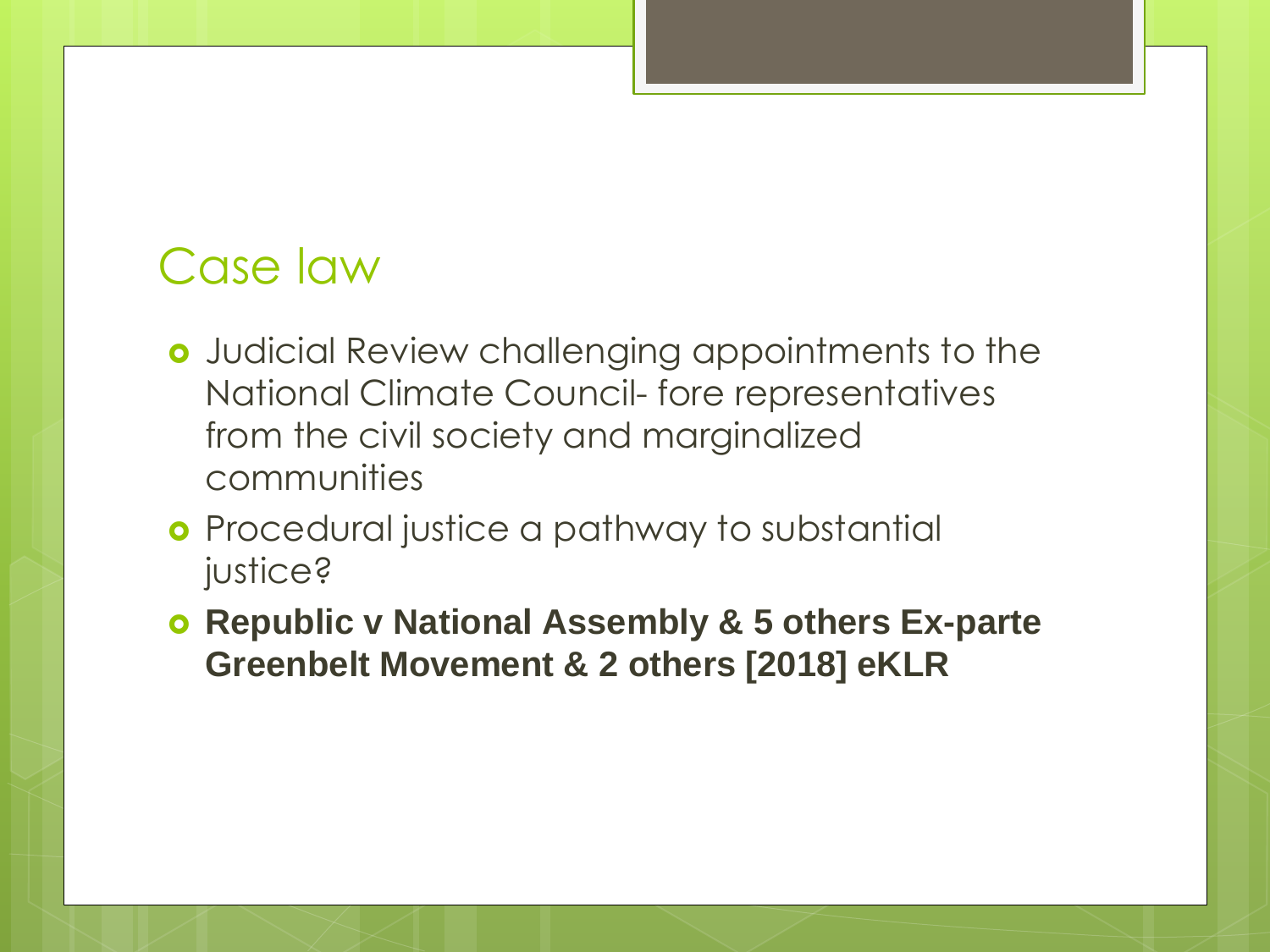- *Save Lamu v. National Environment Management Authority and Another NET Appeal No. 196 of 2016*
- **o** Parties- Appellants- community organization and 6 other members of the Lamu community
- **o** Respondents-1. NEMA and 2. AMU power
- Subject matter of appeal / cause of actionissuance of EIA license challenging the issuance of the EIA Licence as well as the process in obtaining the same for the establishment of a coal fired power plant 1050 MW in sea shore of Kwasasi, Lamu county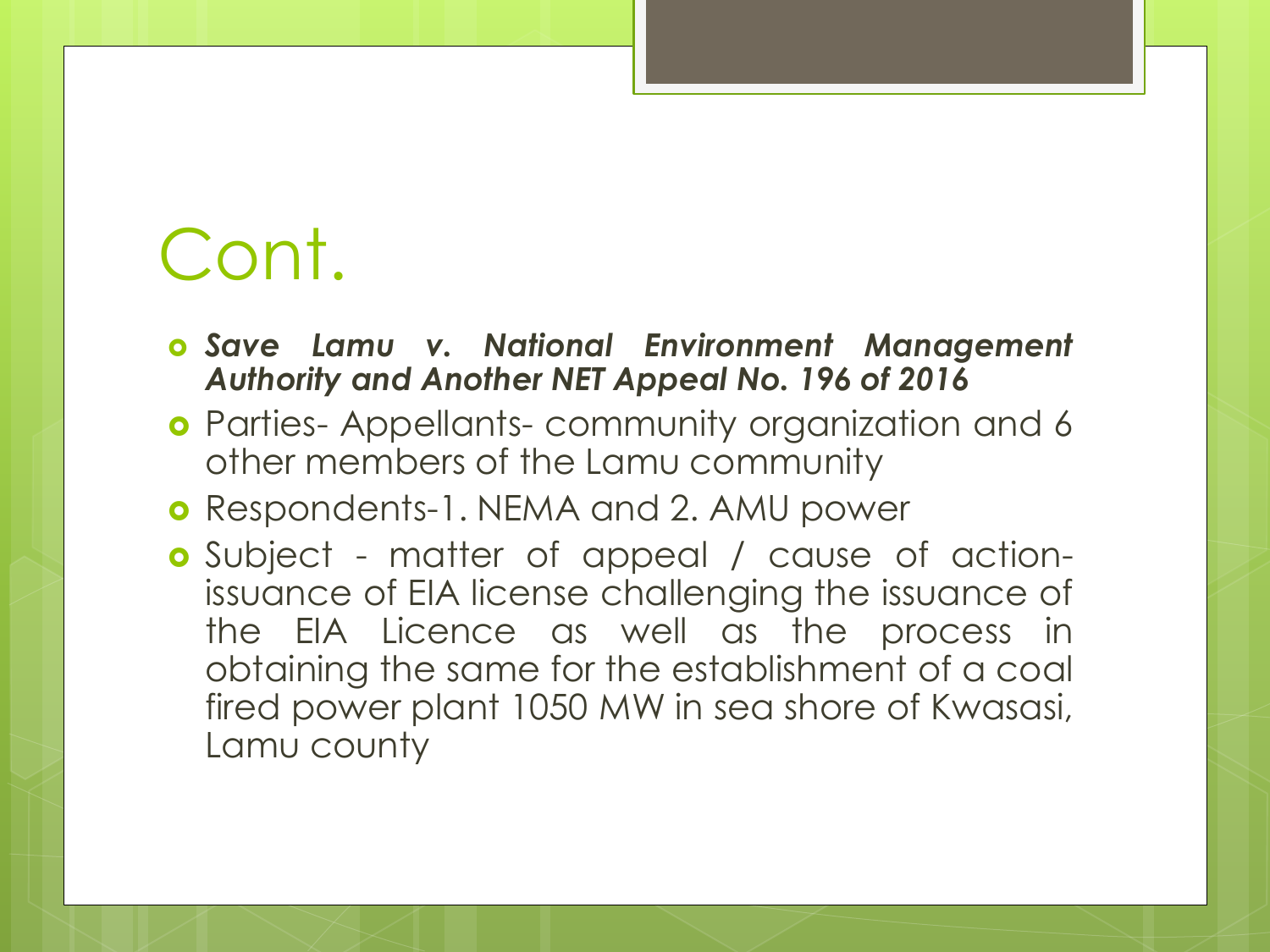o They prayed, for the following relief(s):a. The *setting aside* of the decision by the 1st Respondent (NEMA) to grant the 2nd Respondent (AMU Power) an EIA License; b. That *a fresh EIA study be conducted based on specific and current information involving all stakeholders*; and c. That *each party bears its own cost*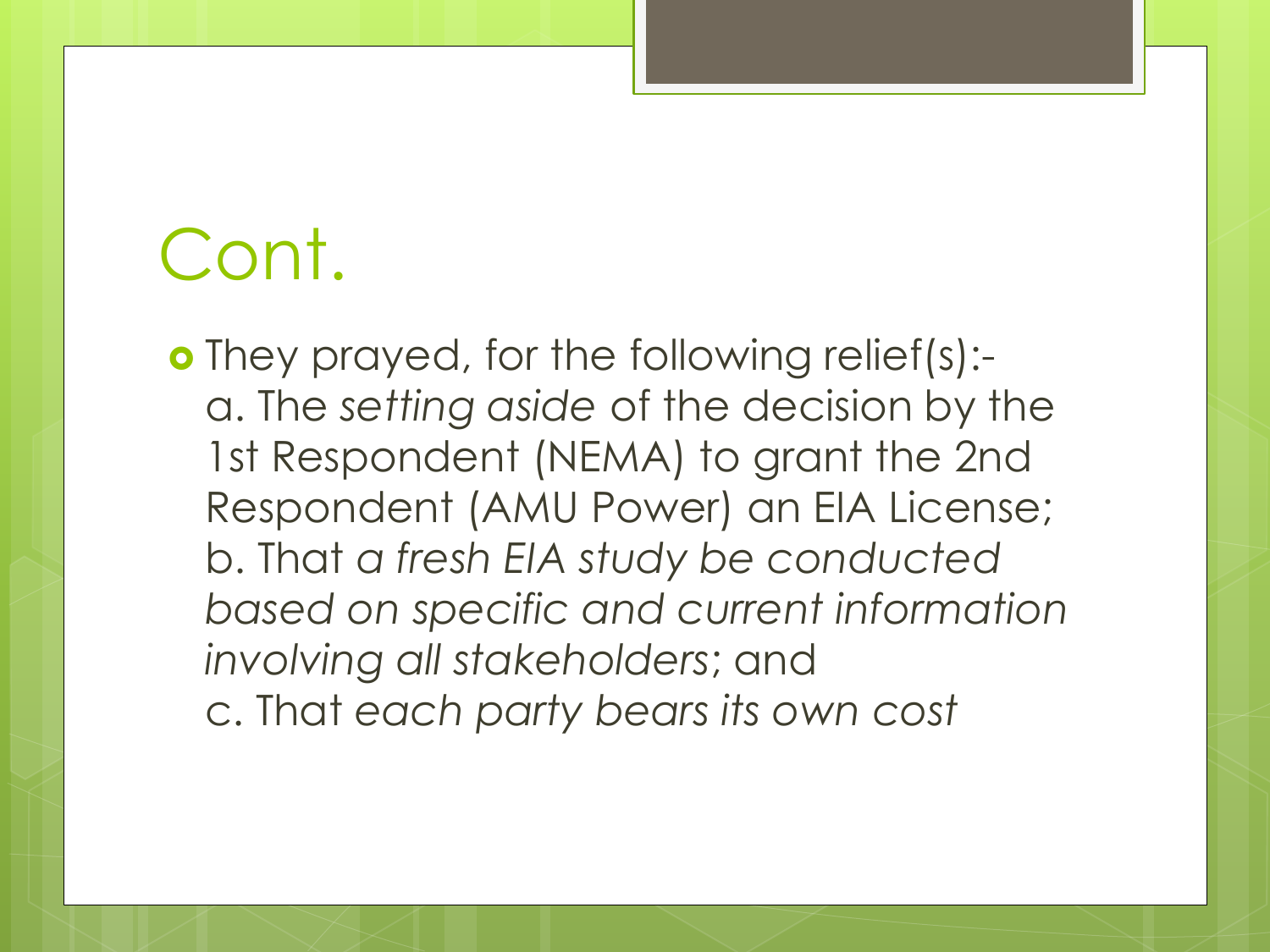- More than 10 witnesses -8 expert witnesses (International and Local experts)
- On Kenya's climate change commitment from someone who participated in the process of drafting policies
- By scientist who provided evidence on air quality in EIA as well as referred to recent IPCC assessments in relation to climate change
- By a marine biologist on impact of climate change on mangroves etc.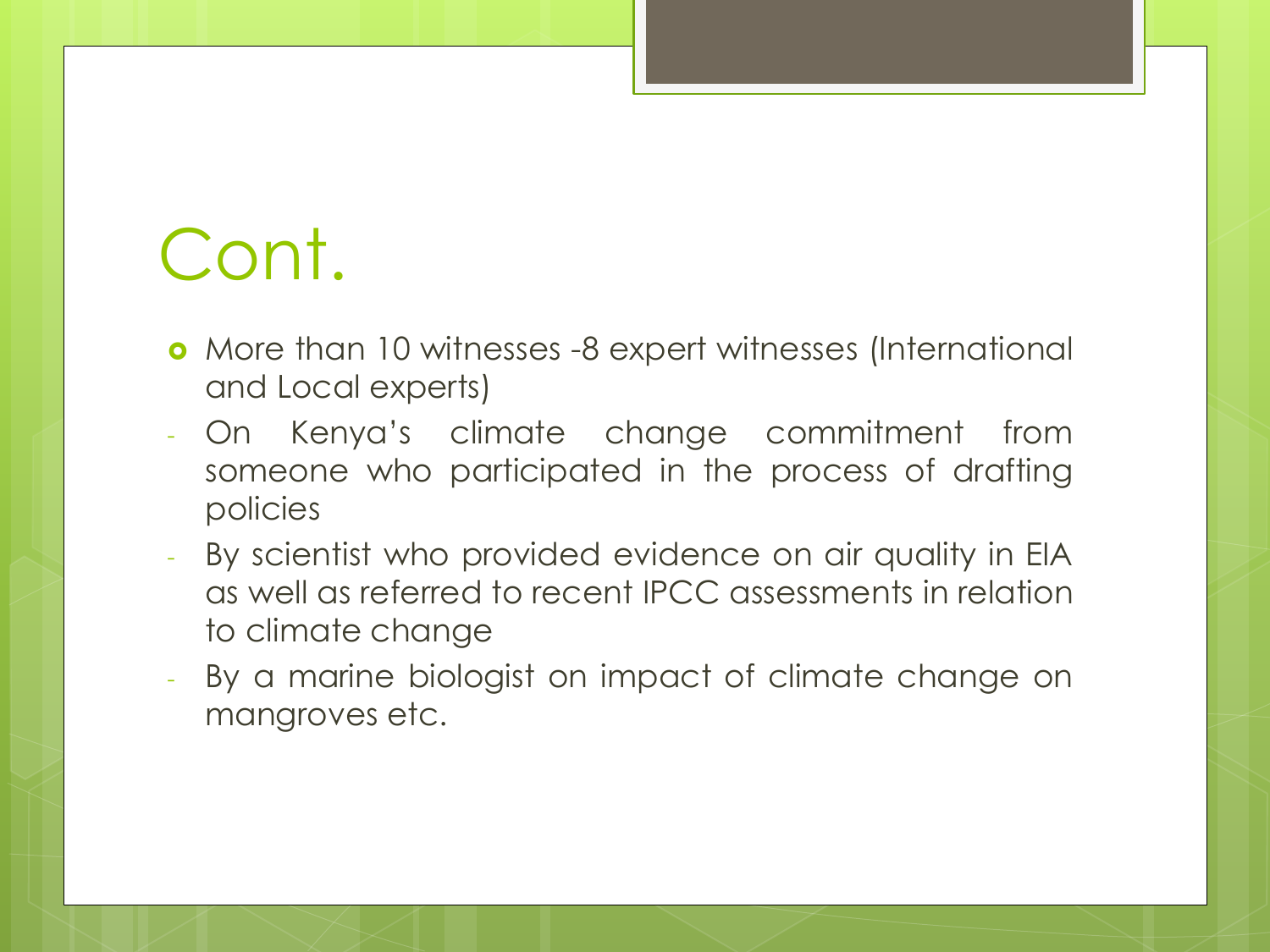- **o** Site visits for the experts to practically explain to the Tribunal Members the impacts of the environment.
- o Hearings and cross examination on the sites.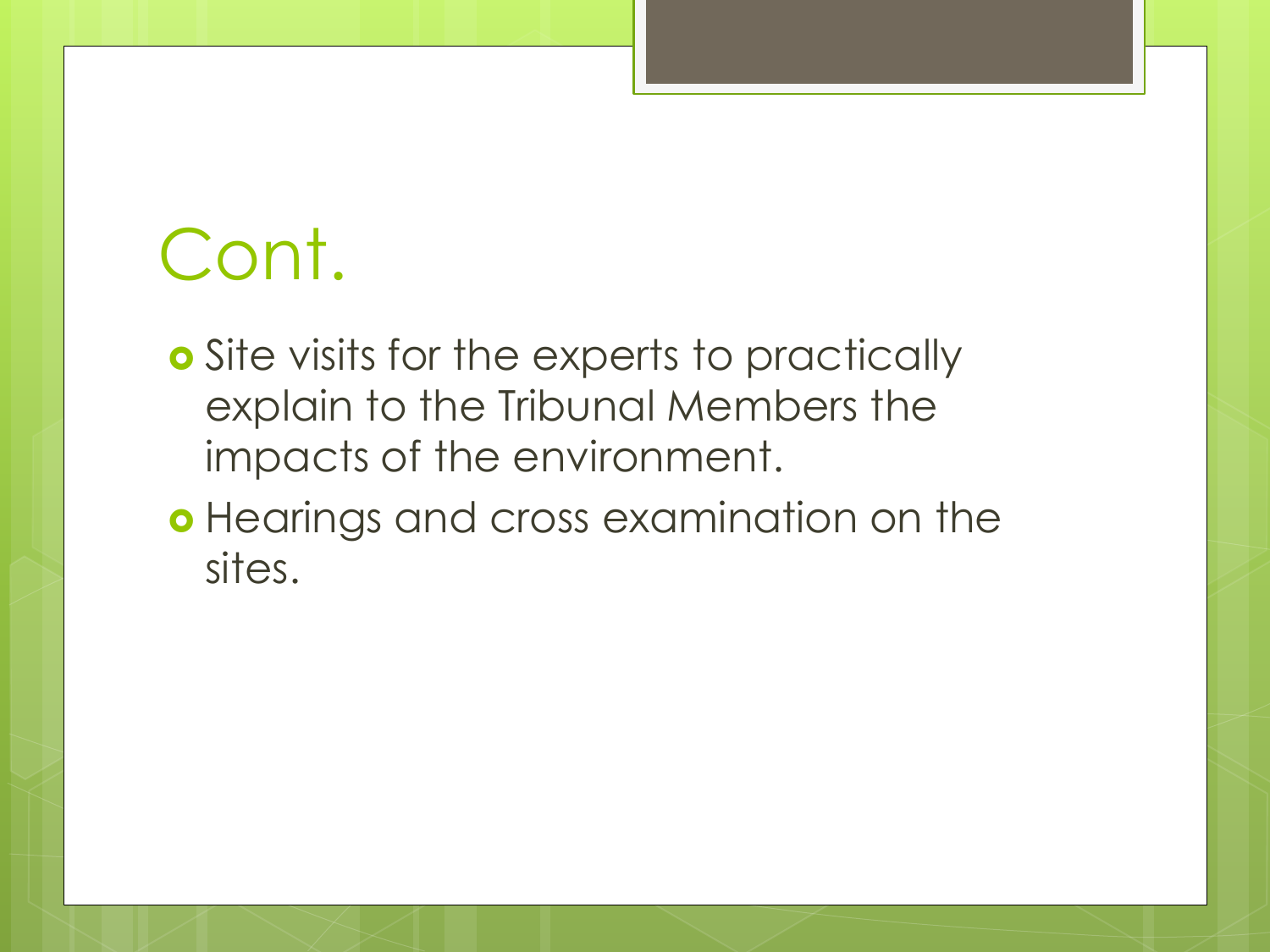Appellants' case:-

10 grounds of appeal including

-The Coal fired power plant's contribution to climate change and making the Project inconsistent with Kenya's low carbon development commitments;

Issue for determination- *whether NEMA erred in law by disregarding the Climate Change Act, 2016 as well as Kenya's international climate change obligations before issuing the license*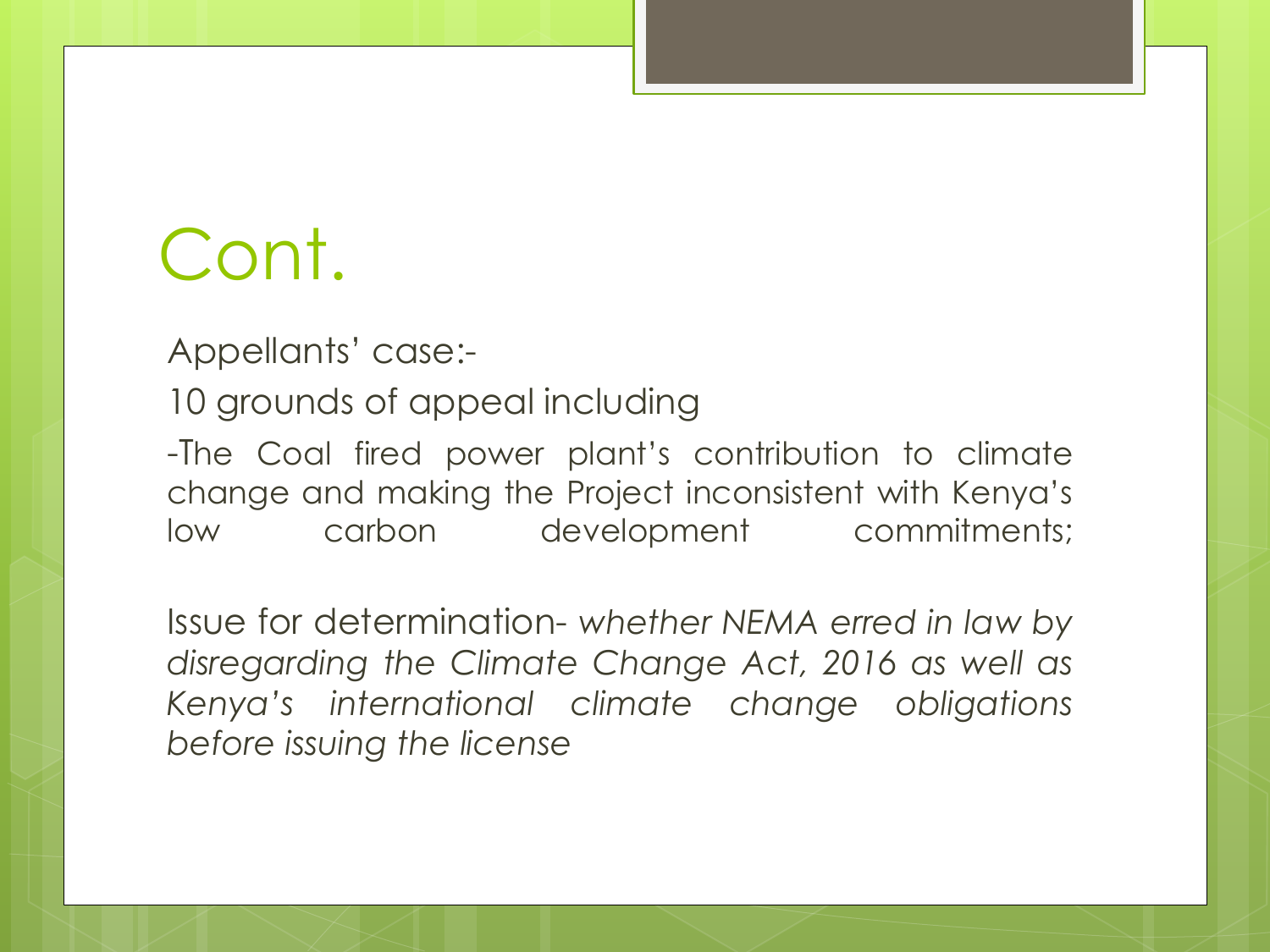- **o** Complete ignorance of the Climate Change Act, 2016 – error of law
- **o** EIA Regulation 16 requires an EIA study in mandatory terms to take into account *legal considerations*
- **•** AP own assessment, the project would emit approximately 8.8 metric tonnes of carbon dioxide into the atmosphere annually. That amount of carbon dioxide would increase Kenya's annual emissions from 73 metric tonnes to 81 metric tonnes, according to the EIA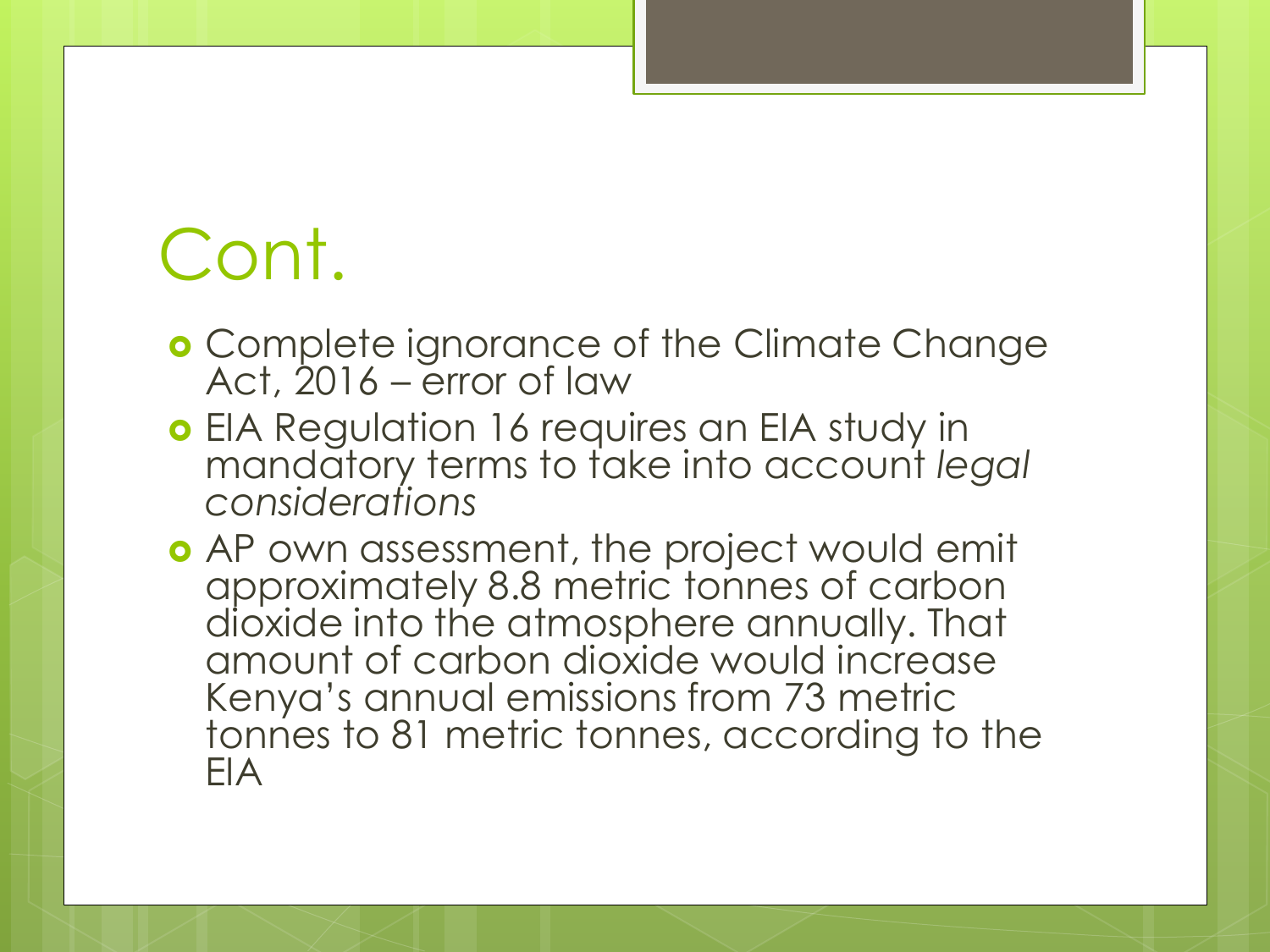- **o** Expert evidence on climate change (3 key witnessesclimate change expert, scientist, marine biologist)
- i. Projected green house gas emissions from coal plant as high as 8.8 million tons of CO2 per year
- ii. Climate Change Act, 2016- emphasizes need for a low carbon development pathway
- iii. National Climate Change Action Plan 2013-2017- low carbon development pathway and supports increased sources of energy through renewable energy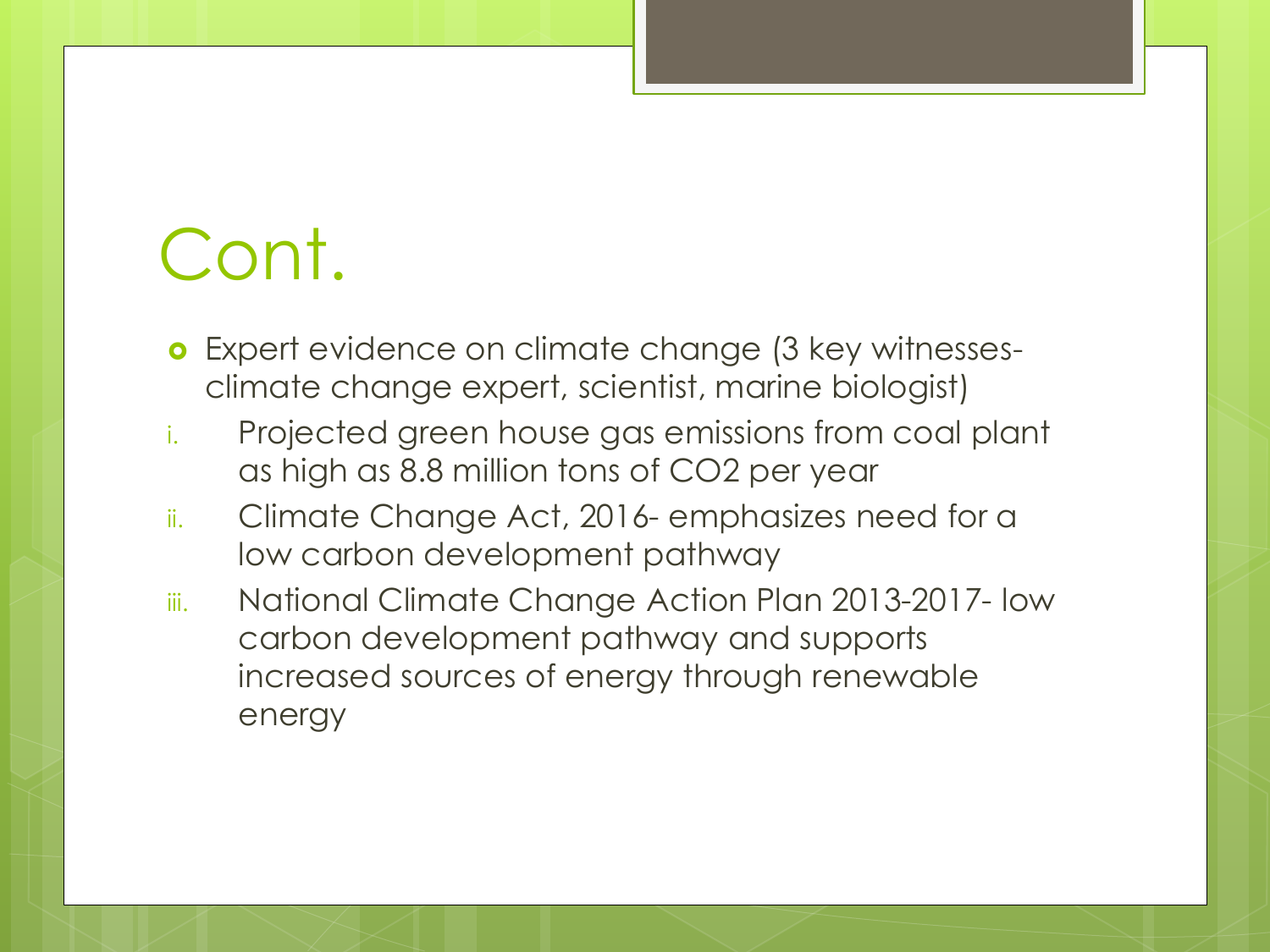- i. Kenya Green Economy Strategy and Implementation Plan 2016-2030- focuses on renewable energy, innovation and efficiency including reduced emissions in the energy sector.
- ii. Kenya's Nationally Determined Contribution (NDC) which has submitted to the UN Framework Convention on Climate Change places a commitment by the Country to abate GHG emissions by 2030 based on the BAU scenario- this did not anticipate the entry of coal power generation in the mix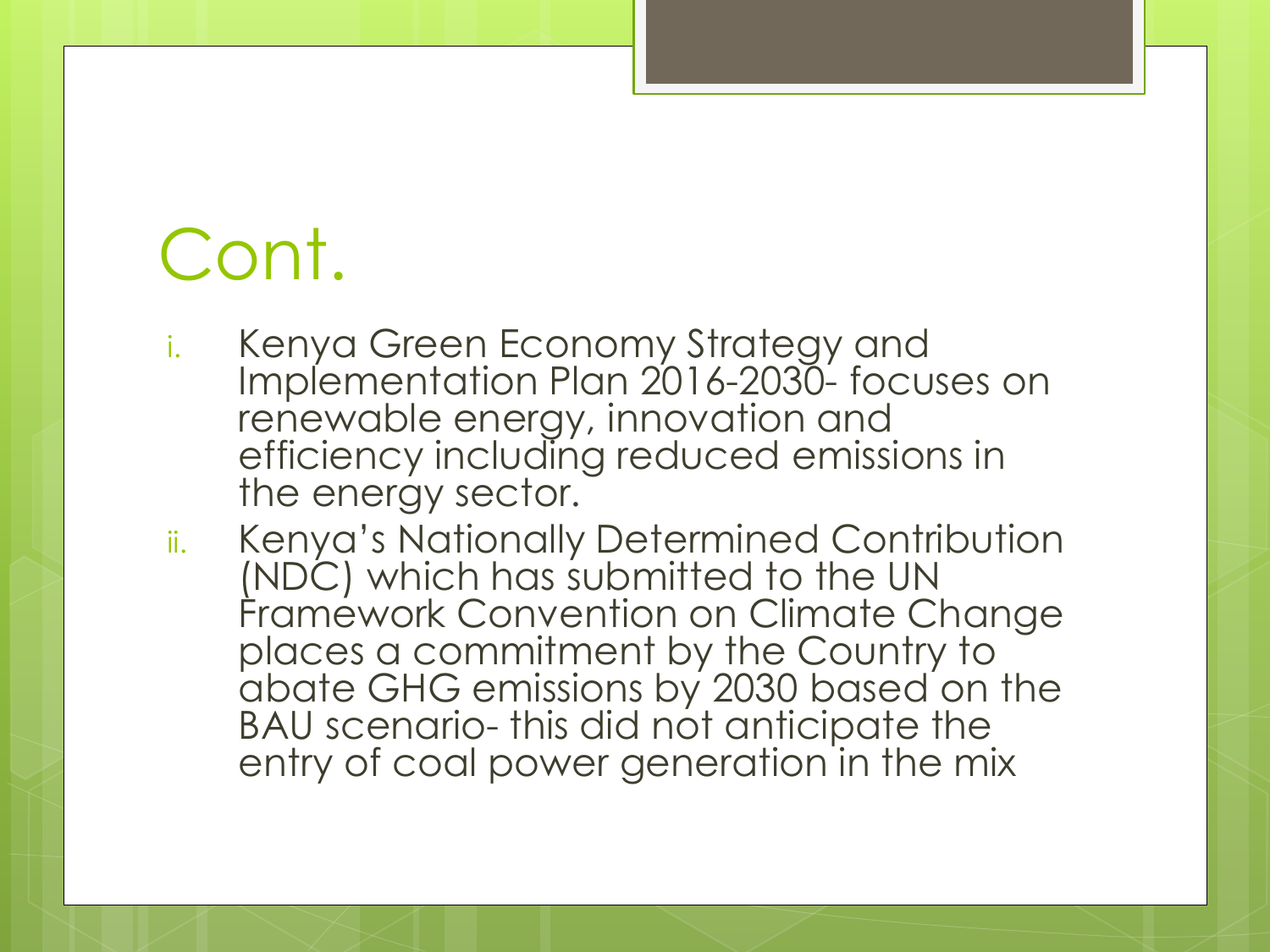- The most recent (Fifth Assessment) of the Intergovernmental Panel on Climate Change, infrastructure developments and long-lived products that lock societies into greenhouse gas (GHG) emissions pathways may be difficult or very costly to change, reinforcing the importance of early action for ambitious mitigation.
- **o** Lamu coal powerplant if implemented will impact Kenya's domestic and international commitment.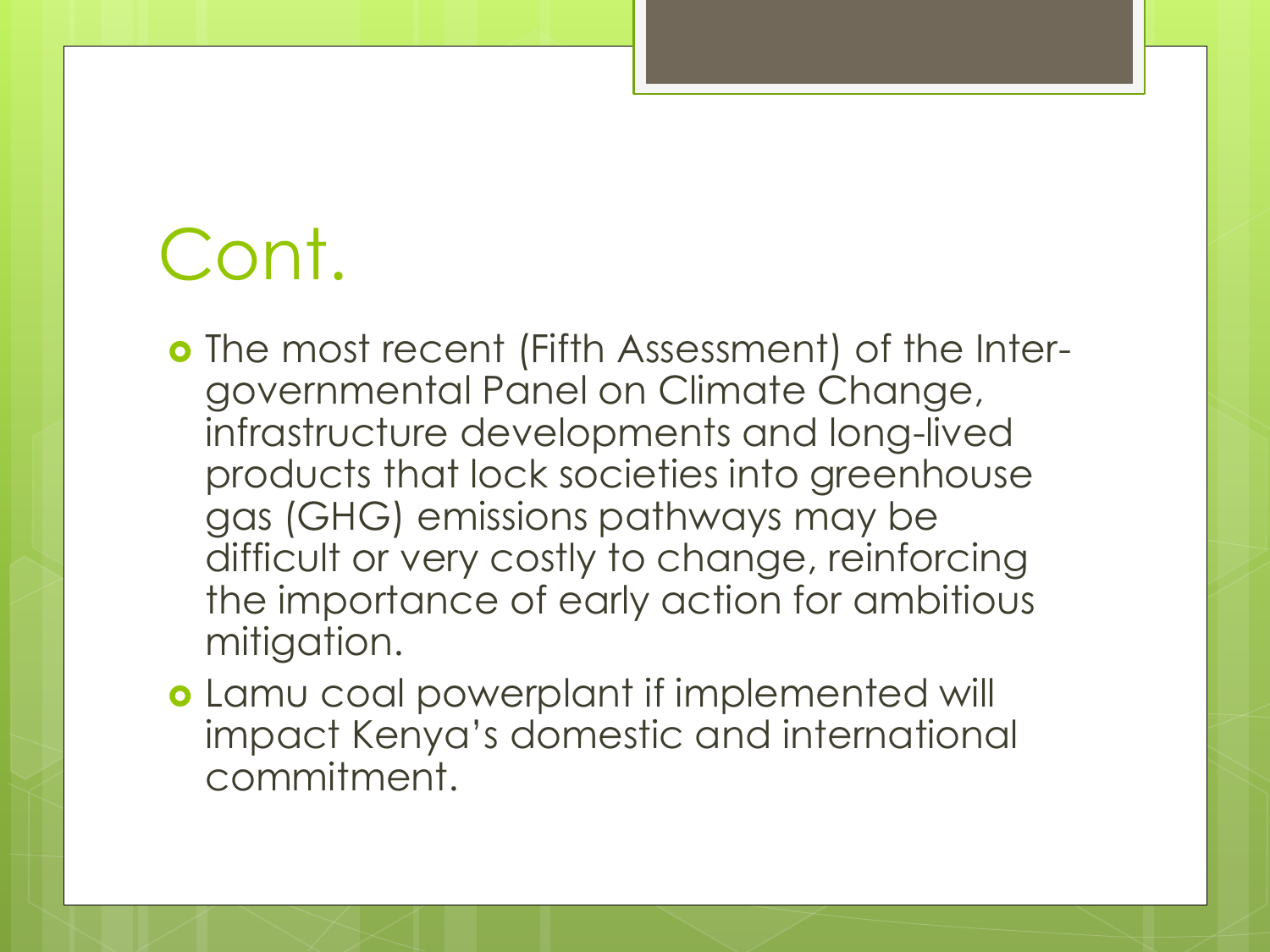#### o FIA

-no proper analysis of climate change impacts which consider alternatives forms of energy -no comprehensive analysis of national low carbon commitments

-only adaptation measures for CC

-the carbon monoxide from the coal plant was too steep an incline for the country. He stated the trees proposed to be planted to mitigate the emissions would not be enough to offset the emissions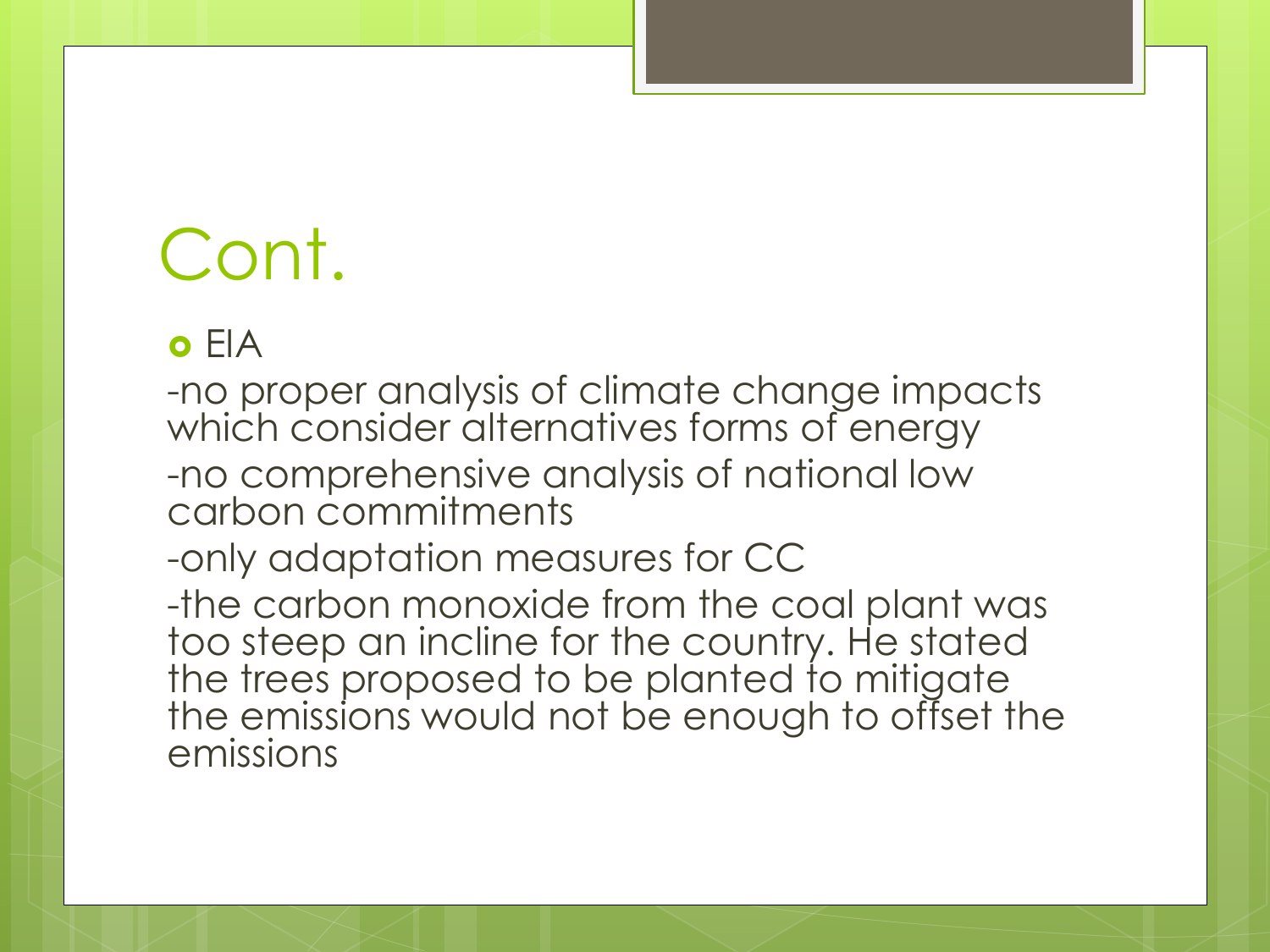### Cases relied on:

 South African HC case of *Earth Life Johannesburg v Minister of Environmental Affairs 65662/16* - para. 90 that a climate change impact assessment is necessary and relevant to ensuring that the proposed coalfired power station fits South Africa's peak, plateau and decline trajectory as outlined in the NDC and its commitment to build cleaner and more efficient power stations than the existing ones.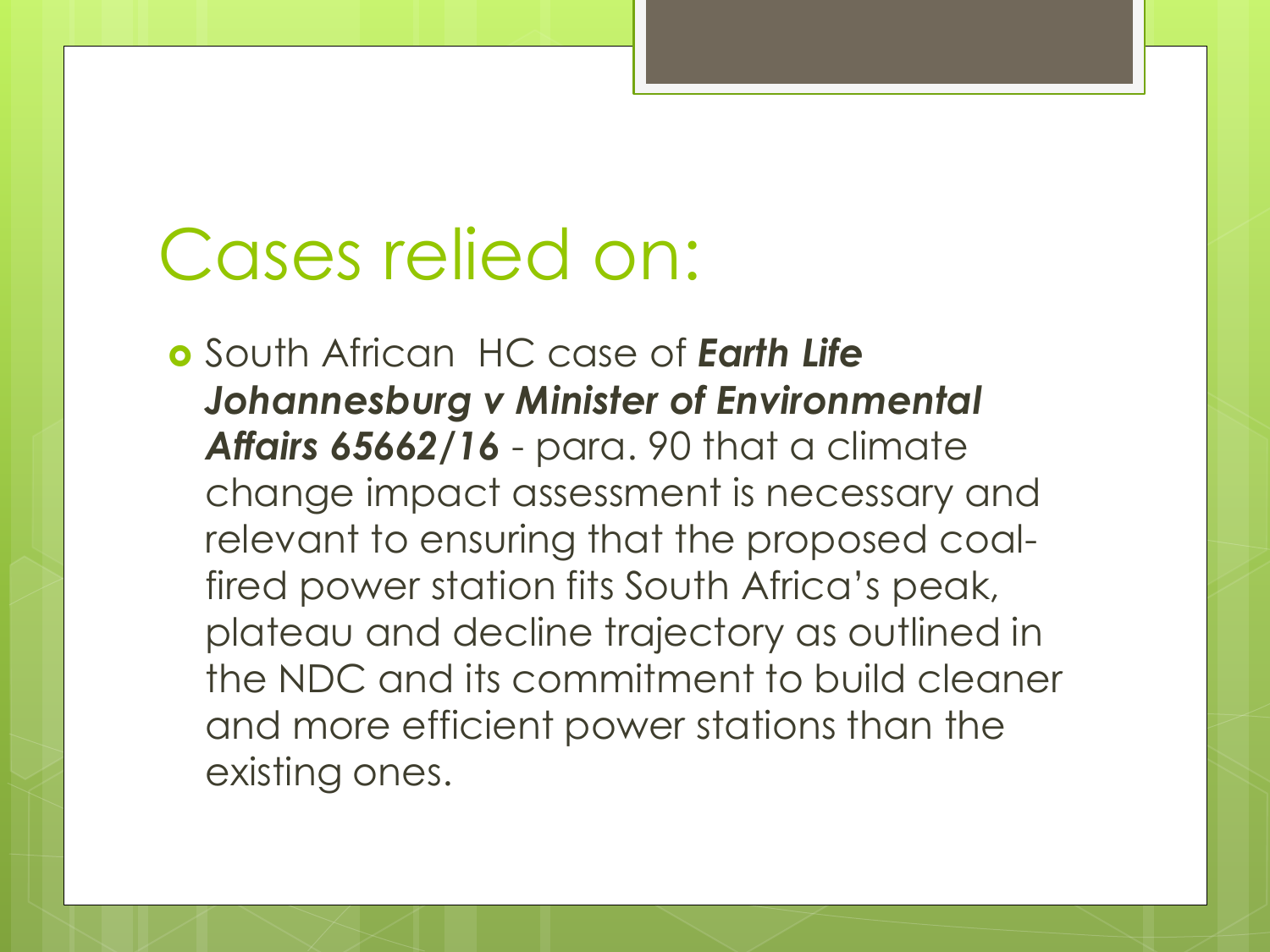- *Urgenda Foundation v. State of the Netherlands, C/09/456689/HA ZA 13-1396*
- *Asghar Leghari v Federation of Pakistan, W.P. No. 25501/2015,* filed by a farmer in public interest alleged that the government of Pakistan's inaction and delay in implementing the National Climate Change Policy and addressing vulnerabilities associated with climate change violates the fundamental constitutional rights to life and dignity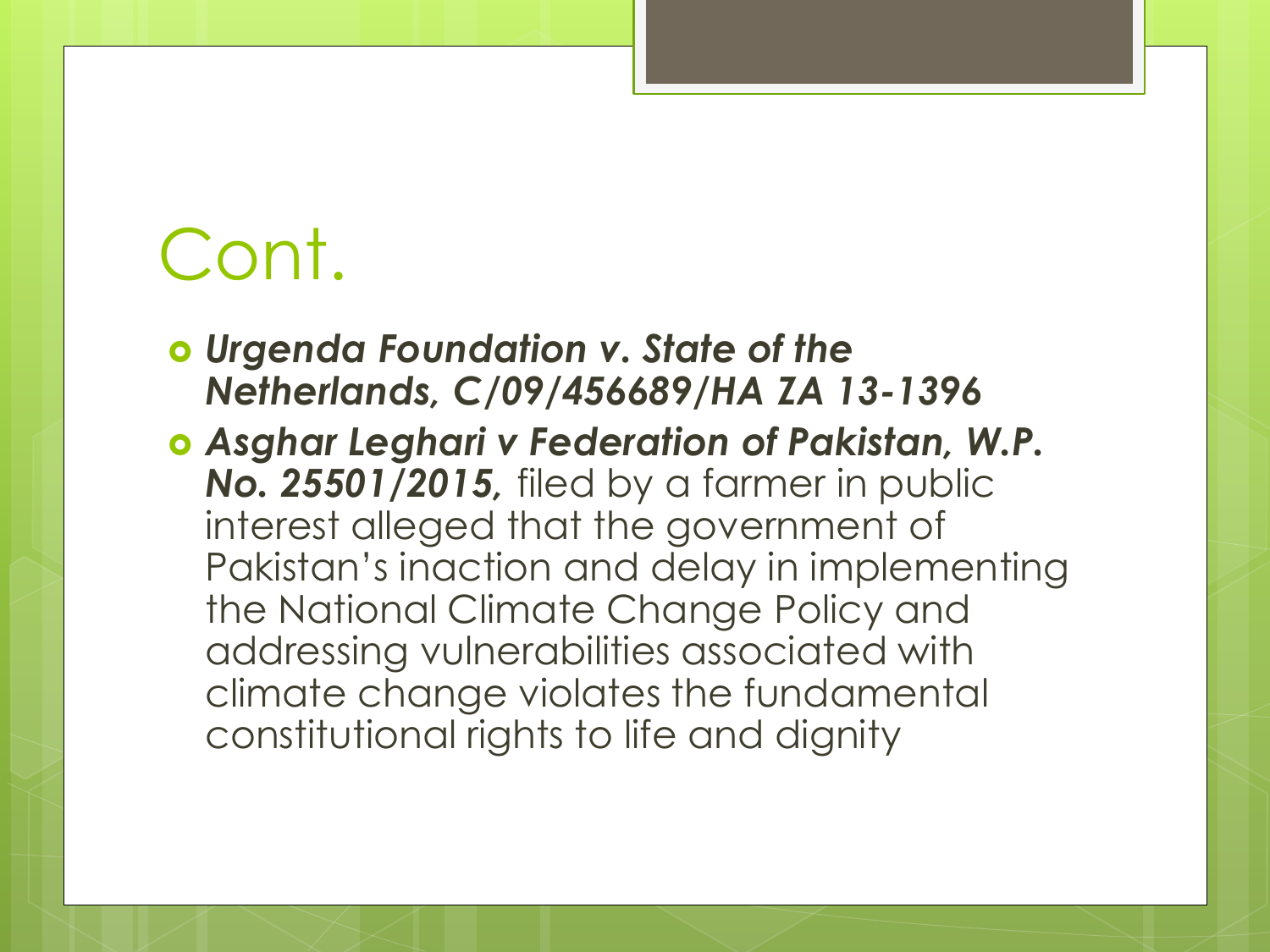**o** The court invoked the right to life and the right to dignity protected by the Constitution of Pakistan and international principles, including intergenerational equity and the precautionary principle, to call for a "move to Climate Change Justice."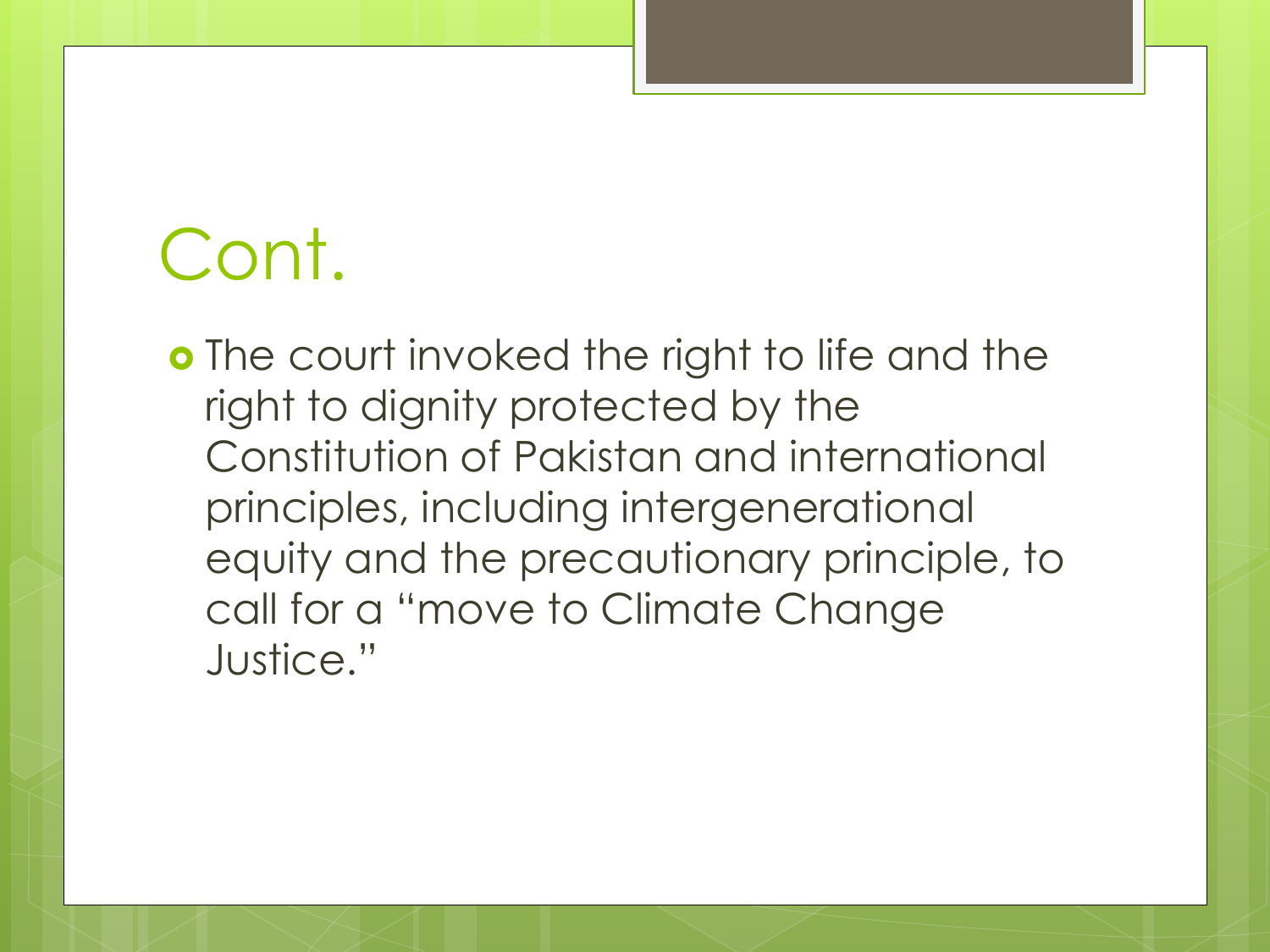**o** Respondents case:-

-No consideration of Climate Change Act- **27 May 2016** -Paris Agreement entered into force on **4th November, 2016**, way after the ESIA study had been concluded and the ESIA License issued to the AP (EIA license issued in September 2016)

-the climate change impact assessment methodology was based on **desktop literature review**

-there was **insufficient data** to supply a complete picture of the **climate change implications**.

-Admission that though the project would affect constitutionally protected marginalized communities, the EIA **did not assess their vulnerability or resilience to climate change as a result of the project**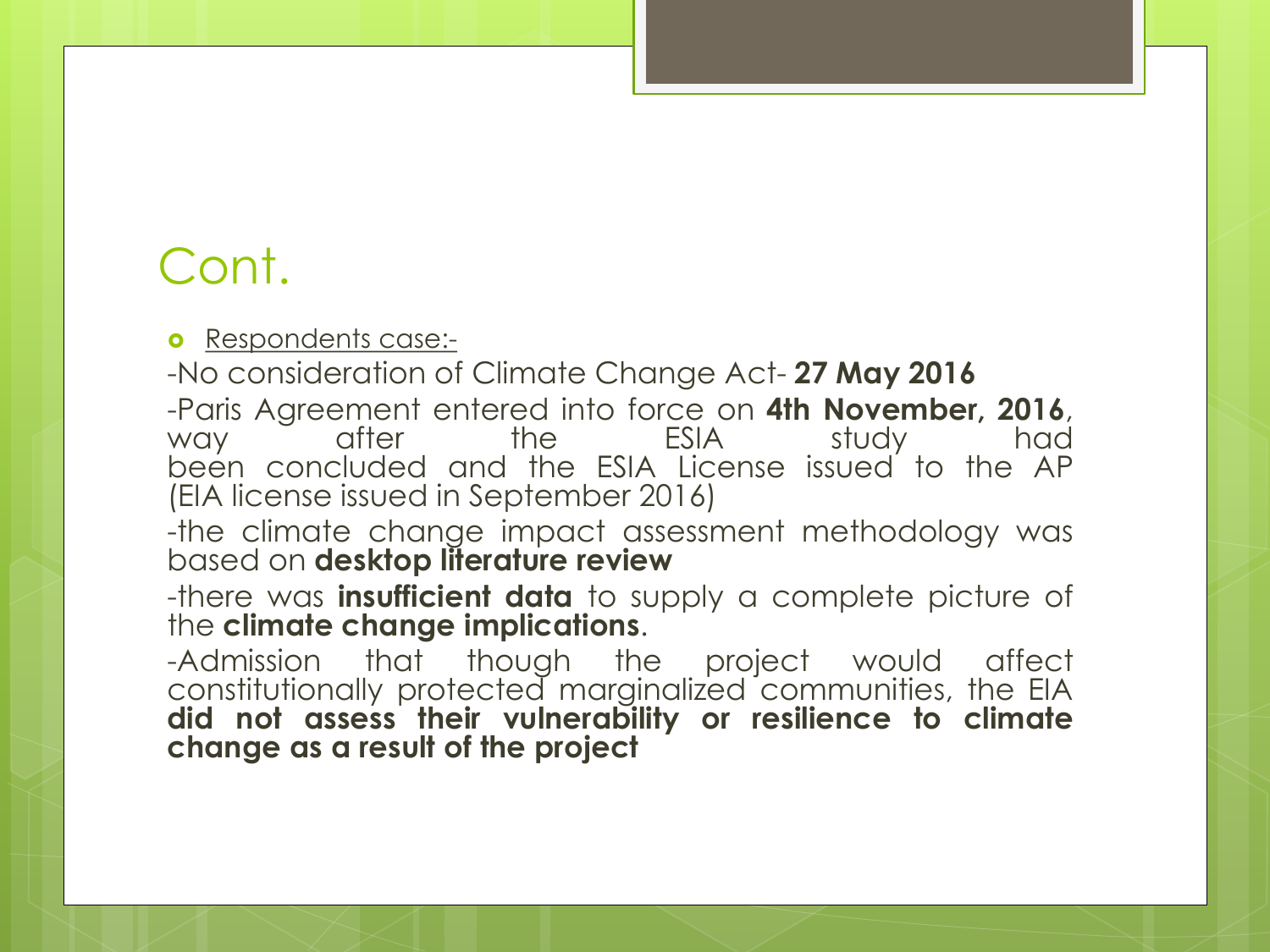o NET held:

-The omission to consider the provisions of the Climate Change Act 2016 was significant even though its eventual effect would be unknown.

-In applying **the precautionary principle** where there is **lack of clarity on the consequences of certain aspects of the project** it behooves the Tribunal to **reject it**. On climate change issues this is of greater importance and made the provisions on climate change within the report incomplete and inadequate.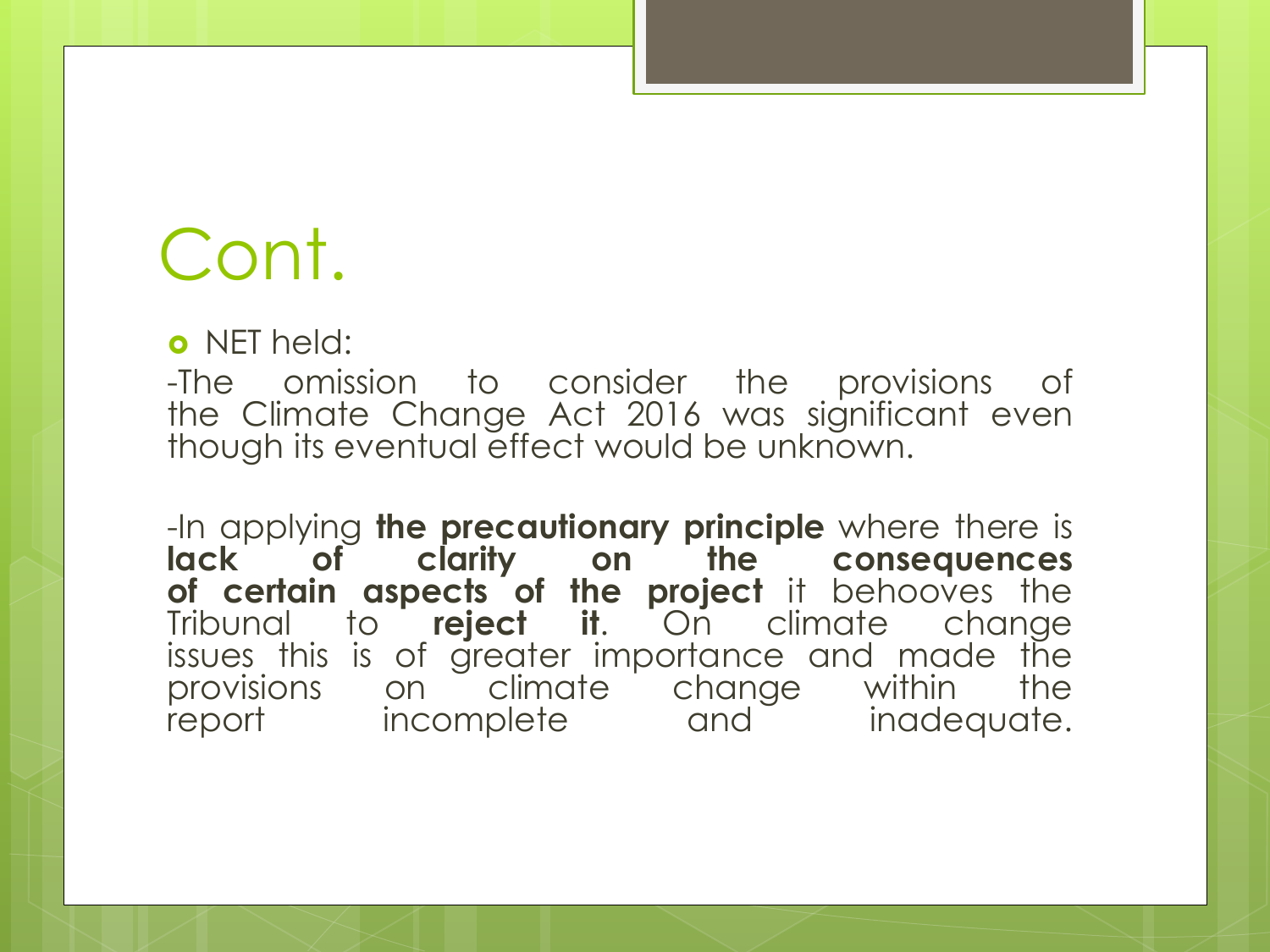o NFT held:

-the 1st Respondent's (NEMA)approval of the ESIA Study and the consequent issue of the ESIA License and its conditions failed to meet the requirements of the law.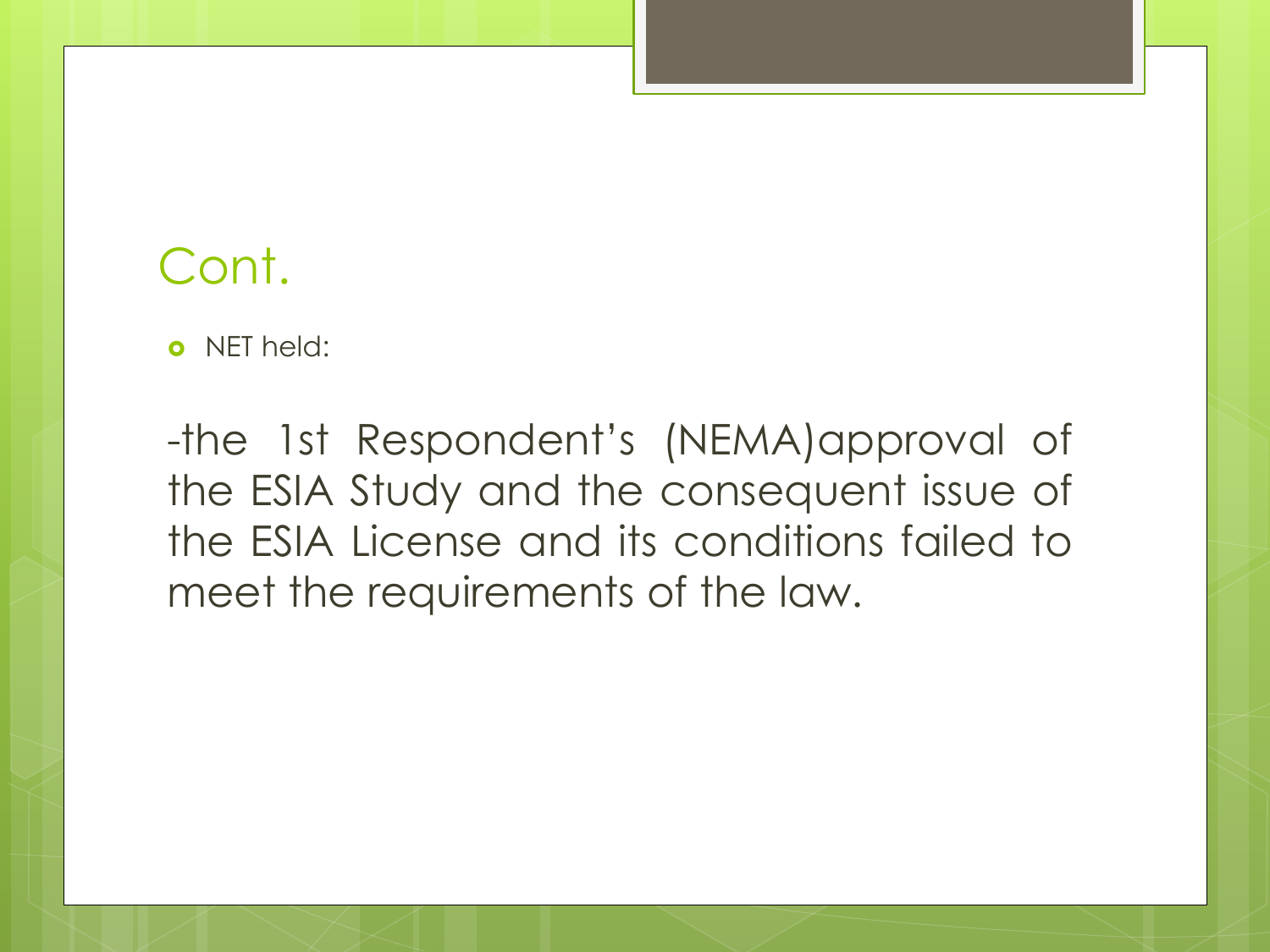### **Orders**

- Appeal allowed and decision of NEMA issuing EIA license on 7 September 2016 to the 2 $^{\mathsf{nd}}$  Respondent is set aside.
- **o** If they consider a fresh EIA study they should do so and consider the Climate Change Act and the Energy Act.
- **o** NEMA is to share its memorandum of reasons for reaching its decision whether for or against the project with the relevant parties and publish its decision on the grant or refusal to issue an EIA Licence accompanied with a summary of its reasons within 7 days of its decision.Such publication should be in a newspaper with nationwide circulation.
- Extra measure because the project is first of its kind in Kenya and East Africa.
- **o** No order as to costs.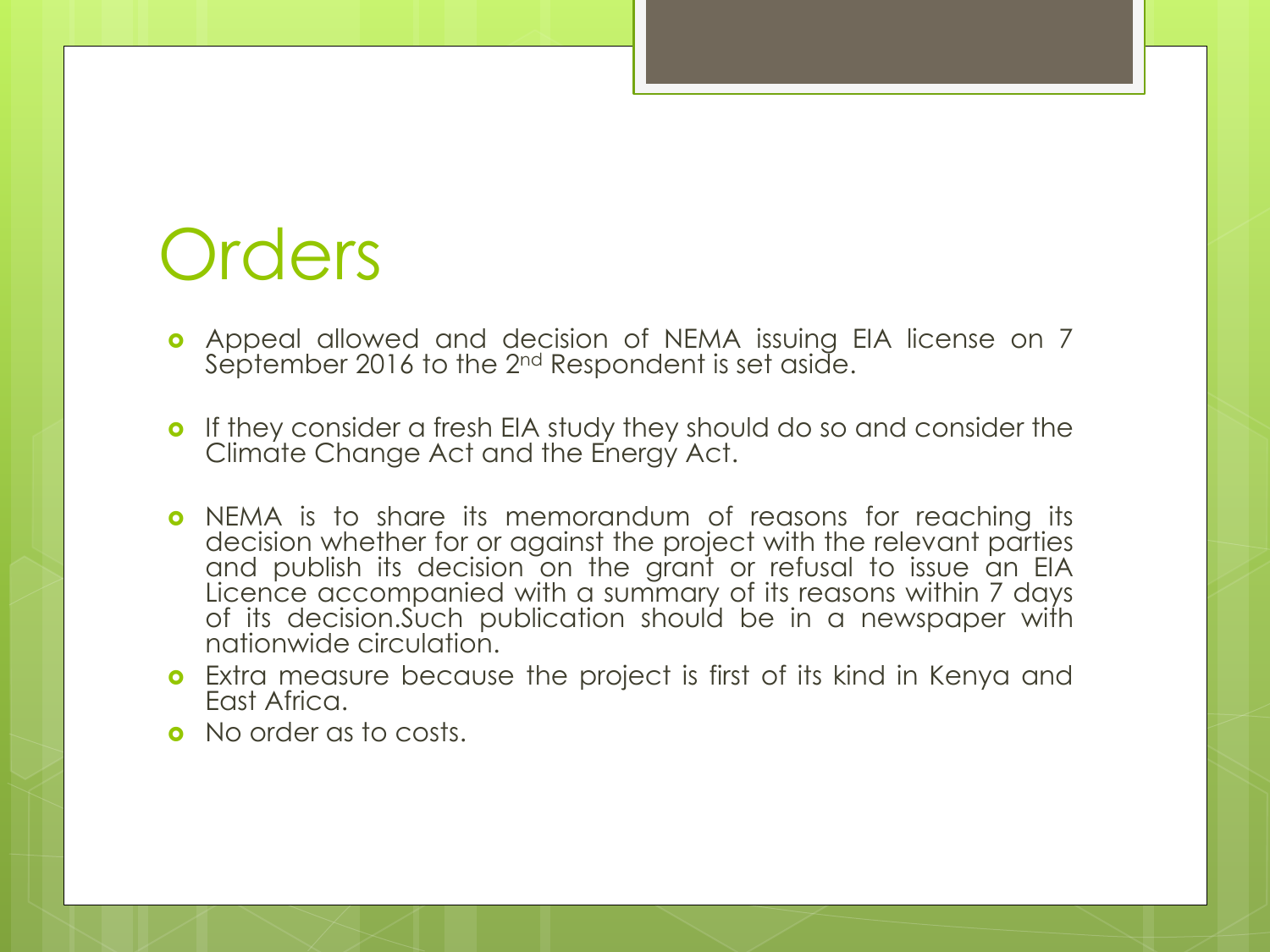### Other cases

-Evidence of IPCC reports on the role of indigenous communities in climate change – cases touching on community land rights of indigenous forest dwelling communities in Kenya